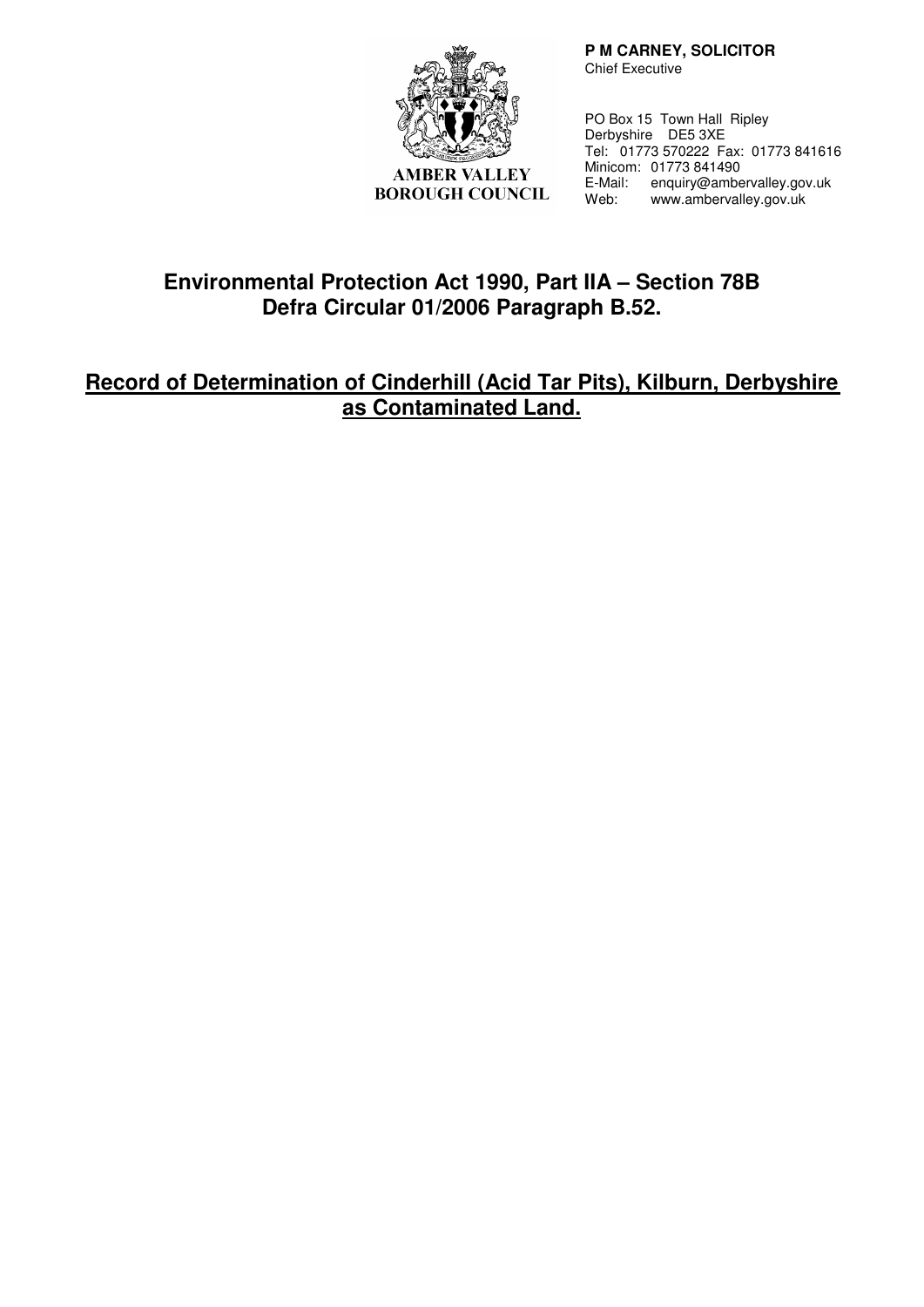### **1.0 Introduction**

In accordance with the *Environmental Protection Act 1990: Part IIA* and the Statutory Guidance contained in Circular 01/2006, Amber Valley Borough Council have identified Contaminated Land at:

**Cinderhill, Kilburn, Derbyshire (see Schedule 1, Figure 1)** - national grid reference for the centre of the site, approximately, SK 377470 (x437680, y34700).

The map has been attached to clearly identify the area of Contaminated Land subject to this Determination (B.35 Statutory Guidance, Circular 01/2006). AVBC have defined the extent of the land with due consideration to the requirements of B.32 – B.36 the Statutory Guidance, Circular 01/2006.

This document is the written record of the Determination that Amber Valley Borough Council is required to prepare by paragraph B.52 of Statutory Guidance, Circular 01/2006.

#### **Current Site description**

The land forms a roughly rectangular parcel of land, approximately 11.5 hectares in size and which lies east of the A38, in Kilburn Derbyshire. The land that has been Determined as Contaminated Land forms a part of a larger site whose history is detailed below. Schedule 2, Figures 2 & 3 are an approximation of the proportion of the original site that has been subject to Detailed Investigation.

Part of the eastern boundary of the site is marked by a small stream. To the north of the site are open fields in use for crops and grazing. To the south of the site are fields and residential housing. The majority of the site to the east of the trunk road has a very uneven topography, but overall there is a fall from west to east. Surface water features on the site include 'southern', 'middle' and 'northern' lagoons and a number of smaller ponds. There are 5 known acid tar pits on the site, and a quantity of other wastes.

### **Site history**

Permission for "winning and working clay and some coal by surface methods" was granted to Frank Hayes Limited in 1961 for a period of 5 years. In 1966 Mr G S Langton applied to extend the period of working until 1975, and again in 1976 extended to 1980.

Dalton & Company Limited was granted permission for the "tipping of tar waste and ash" at Cinderhill until 1975. Fuller's earth was to be tipped with the tar wastes to assist in the solidification of the wastes. Dalton applied to extend the area in use for tipping in 1974, with permission granted in 1975; the permission included a condition for the placement of 300mm of topsoil on the finished surface.

Derbyshire County Council granted a Waste Disposal Licence (licence number LK03 to the operation in 1978, to deposit used filter material, acid tar and ash. Severn Trent Water also granted consent to discharge site drainage to the adjacent stream, consent number WQ/7/416.

The construction of the A38, in 1976, effectively cut the site into two parts. Leaving approximately 8 tar pits on the western side, and 5 on the eastern side. Stability issues and seepage from the pits on the western side resulted in the Department of Transport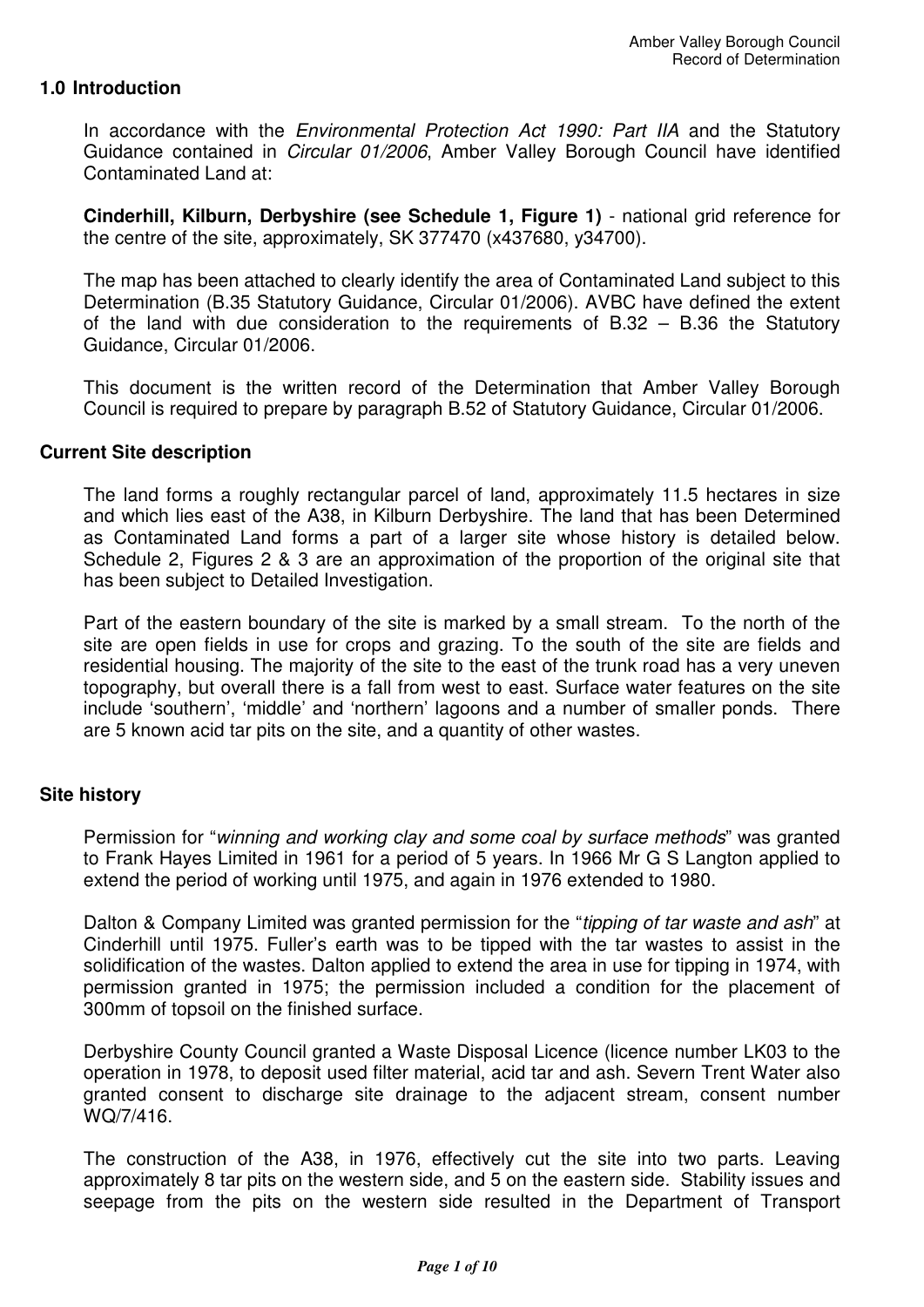contracting Leigh Analytical Services Limited to remediate the tar pits on the western side. The material was excavated for off site disposal, some material was deposited on the eastern side of the site in Tar Pit IA. The pits were back-filled with granulated quicklime and materials won from the road cutting.

Despite further applications to extend the disposal periods, DCC restricted the disposal operation to the tipping of Fullers earth and ash until 1981.

In 1980 & 1981 Mr G S Langton made further application for the winning of clay and coal at the site, these applications were refused.

Between the end of the disposal operations and 1985 unauthorised excavations in the vicinity of the middle lagoon, caused acid tar to contaminate that lagoon.

# **2.0 A Description of the Particular Significant Pollutant Linkages (B.52(a)).**

The Significant Pollutant Linkages, that form the basis of this Determination, are presented in Table 1, below.

| <b>The Significant Pollutant linkages</b><br>(Relevant Section of Statutory Guidance) |                                                                                 |                                                                                                                                              |                                                                                                                                                                                                                                          |                                                                                                                                                                                                                                               |                                                                                                                                                                      |
|---------------------------------------------------------------------------------------|---------------------------------------------------------------------------------|----------------------------------------------------------------------------------------------------------------------------------------------|------------------------------------------------------------------------------------------------------------------------------------------------------------------------------------------------------------------------------------------|-----------------------------------------------------------------------------------------------------------------------------------------------------------------------------------------------------------------------------------------------|----------------------------------------------------------------------------------------------------------------------------------------------------------------------|
| Significant<br>Pollutant<br>Linkage<br>No.                                            | Contaminant<br>(A.12)                                                           | Pollutant<br>(A.17)                                                                                                                          | <b>Significant</b><br><b>Pollutant</b><br>(A.20)                                                                                                                                                                                         | <b>Pathway</b><br>(A.14b)                                                                                                                                                                                                                     | Receptor<br>(A.13a)                                                                                                                                                  |
|                                                                                       | Total<br>Petroleum<br>Hydrocarbon<br>Aliphatic<br>Range $C_{16}$ to<br>$C_{35}$ | A<br>relationship<br>exists<br>between the<br>Contaminant<br>, Pathway<br>and<br>Receptor,<br>therefore a<br>Pollutant<br>Linkage<br>exists. | This Pollutant is a<br>Significant<br>Pollutant<br>as<br>it<br>forms part of<br>a<br>Significant<br>Pollutant Linkage<br>as it will form the<br>for<br>the<br>basis<br>Determination<br>of<br>the<br>land<br>as<br>Contaminated<br>Land. | Significant<br>The<br>Pollutant<br>is is<br>a<br>οf<br>component<br>Acid<br>the<br>Tar<br>Leachate,<br>present in areas<br>the surface<br>on<br>the<br>οf<br>land,<br>therefore<br>there<br>Dermal<br>is.<br>a<br>Pathway to the<br>Receptor. | The<br>Receptor<br>is<br>Human<br>Beings, that<br>have access<br>to the land,<br>and<br>the<br>Receptor<br>could<br>be<br>harmed<br>by<br>the<br>contaminant.        |
| $\overline{2}$                                                                        | Total<br>Petroleum<br>Hydrocarbon<br>Aromatic<br>Range $C_{21}$ to<br>$C_{35}$  | A<br>relationship<br>exists<br>between the<br>Contaminant<br>, Pathway<br>and<br>Receptor,<br>therefore a<br>Pollutant<br>Linkage<br>exists. | This Pollutant is a<br>Significant<br>Pollutant<br>it<br>as<br>forms part of<br>a<br>Significant<br>Pollutant Linkage<br>as it will form the<br>the<br>for<br>basis<br>Determination<br>of<br>the<br>land<br>as<br>Contaminated<br>Land. | Significant<br>The<br>Pollutant<br>is<br>a<br>component<br>οf<br>the Acid<br>Tar,<br>present in areas<br>the surface<br>on<br><b>of</b><br>the<br>land,<br>therefore<br>there<br>Ingestion<br>a<br>is.<br>Pathway to the<br>Receptor.         | <b>The</b><br>Receptor<br>is<br>Human<br>Beings, that<br>have access<br>to the land,<br>the<br>and<br>Receptor<br>could<br>be<br>harmed<br>by<br>the<br>contaminant. |

Table 1. Description of the Particular Significant Pollutant Linkages.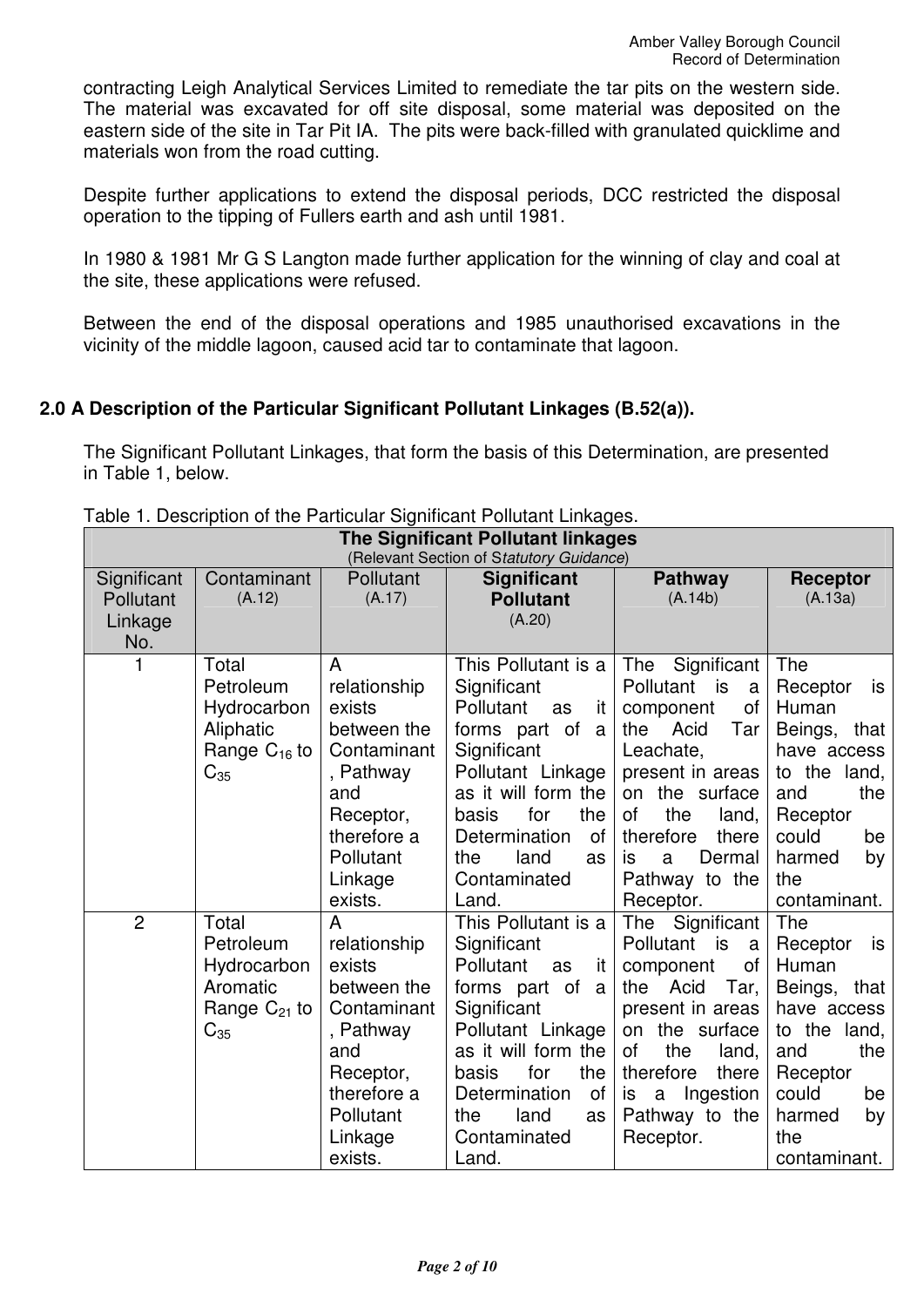| $\overline{3}$ | Benzo(a)<br>pyrene          | A<br>relationship<br>exists<br>between the<br>Contaminant<br>, Pathway<br>and<br>Receptor,<br>therefore a<br>Pollutant<br>Linkage<br>exists. | This Pollutant is a<br>Significant<br>Pollutant<br>it<br>as<br>forms part of<br>a<br>Significant<br>Pollutant Linkage<br>as it will form the<br>basis<br>for<br>the<br>Determination<br>of<br>land<br>the<br>as<br>Contaminated<br>Land. | Significant<br>The<br>Pollutant<br>is<br>a<br>of<br>component<br>Acid<br>Tar,<br>the<br>present in areas<br>the surface<br>on<br>of<br>the<br>land,<br>therefore<br>there<br>Ingestion<br>is<br>a<br>Pathway to the<br>Receptor.             | The<br>Receptor<br>is<br>Human<br>Beings, that<br>have access<br>to the land,<br>the<br>and<br>Receptor<br>could<br>be<br>harmed<br>by<br>the<br>contaminant.    |
|----------------|-----------------------------|----------------------------------------------------------------------------------------------------------------------------------------------|------------------------------------------------------------------------------------------------------------------------------------------------------------------------------------------------------------------------------------------|----------------------------------------------------------------------------------------------------------------------------------------------------------------------------------------------------------------------------------------------|------------------------------------------------------------------------------------------------------------------------------------------------------------------|
| $\overline{4}$ | Benzo(a)<br>pyrene          | A<br>relationship<br>exists<br>between the<br>Contaminant<br>, Pathway<br>and<br>Receptor,<br>therefore a<br>Pollutant<br>Linkage<br>exists. | This Pollutant is a<br>Significant<br>Pollutant<br>as<br>it<br>forms part of<br>a<br>Significant<br>Pollutant Linkage<br>as it will form the<br>for<br>basis<br>the<br>Determination<br>of<br>the<br>land<br>as<br>Contaminated<br>Land. | The<br>Significant<br>Pollutant<br>is<br>a<br>of<br>component<br>Acid<br>Tar,<br>the<br>present in areas<br>on the surface<br>of<br>the<br>land,<br>therefore<br>there<br>is<br>Dermal<br>a<br>Pathway to the<br>Receptor.                   | The<br>Receptor<br>is<br>Human<br>Beings,<br>that<br>have access<br>to the land,<br>and<br>the<br>Receptor<br>could<br>be<br>harmed<br>by<br>the<br>contaminant. |
| $\overline{5}$ | Sulphuric<br>Acid $(H2SO4)$ | A<br>relationship<br>exists<br>between the<br>Contaminant<br>, Pathway<br>and<br>Receptor,<br>therefore a<br>Pollutant<br>Linkage<br>exists. | This Pollutant is a<br>Significant<br>Pollutant<br>it<br>as<br>forms part of<br>a<br>Significant<br>Pollutant Linkage<br>as it will form the<br>basis<br>for<br>the<br>Determination<br>οf<br>the<br>land<br>as<br>Contaminated<br>Land. | Significant<br>The<br>Pollutant<br>is<br>a<br>of<br>component<br>Acid<br>the<br>Tar<br>flows present in<br>the<br>areas<br>on<br>surface<br><b>of</b><br>the<br>land,<br>therefore<br>there<br>is<br>a<br>Dermal Pathway<br>to the Receptor. | The<br>Receptor<br>is<br>Human<br>Beings, that<br>have access<br>to the<br>land,<br>and<br>the<br>Receptor<br>could<br>be<br>harmed<br>by<br>the<br>contaminant. |

Summary of the Significant Pollutant Linkages.

- 1. Aliphatic Hydrocarbon Range  $C_{16}$  to  $C_{35}$  is a threshold toxic agent that has been identified in the Leachate that occurs with the acid tar flows on the sites surface. The Pollutant has been modelled to show a theoretical long-term risk to a male child (age 6-16 years) via dermal contact. The Human Health Effects that would be presented by this theoretical risk may include hepatoxicity and nephrotoxicity (damage to liver and kidneys) effects.
- 2. Aromatic Hydrocarbon Range  $C_{21}$  to  $C_{35}$  is a threshold toxic agent that has been identified in the leachate that occurs with the acid tar flows on the sites surface. The Pollutant has been modelled to show a theoretical long-term risk to a female child (age 6-16 years) via ingestion. The Human Health Effects that would be presented by this theoretical risk may include hepatoxicity and nephrotoxicity (damage to liver and kidneys) effects.
- 3. Benzo(a)pyrene is a non-threshold toxic agent that has been identified in the soil/tar that occurs with the acid tar flows on the sites surface. The Pollutant has been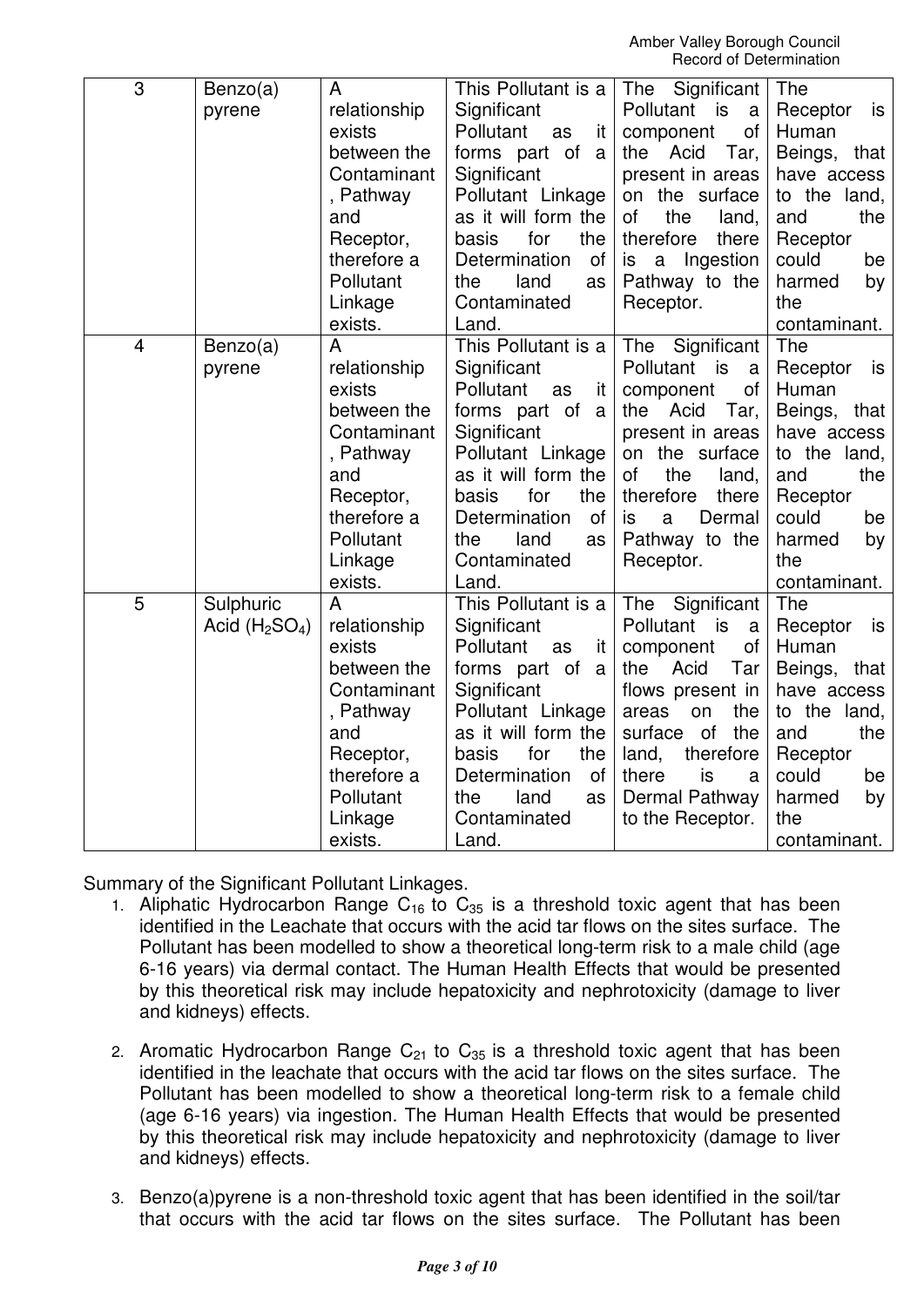modelled to show a theoretical long-term risk to a male child (age 6-16 years) via ingestion. The Human Health Effects that would be presented by this theoretical risk may include carcinogenicity (ability to cause cancers), genotoxicity (ability to lead to chromosomal damage ie. mutations) and non-tumour toxic effects.

- 4. Benzo(a)pyrene is a non-threshold toxic agent that has been identified in the leachate that occurs with the acid tar flows on the sites surface. The Pollutant has been modelled to show a theoretical long-term risk to a female child (age 6-16 years) via dermal contact. The Human Health Effects that would be presented by this theoretical risk may include carcinogenicity (ability to cause cancers), genotoxicity (ability to lead to chromosomal damage ie. mutations) and non-tumour toxic effects.
- 5. Sulphuric Acid ( $H_2SO_4$ ) is a corrosive threshold toxic agent that has been identified in the acid tar flows on the sites surface. There are no protocols for assessing the probability of the Significant Harm that is posed by this Pollutant, however based on a literature review (see Section 3.0, Summary of Report 6) it is considered that the corrosive nature of the material, and the concentrations found during the Detailed Inspection, makes it capable of causing Significant Harm which could be irreversible or incapable of being treated, would result from a single exposure and could result from a short-term exposure (less then 24 hours). The most likely receptor is considered to be a male child (age 6-16 years) as this is the most likely category of Human Beings likely to cause agitation and splashing of the acid tar/leachate.

## **3.0 A Summary of the Evidence upon which the Determination is based (B.52(b)).**

- **1. Derbyshire County Council, Cinderhill Tar Pits Reclamation, Volume 1. Scott Wilson Kirkpatrick. October 1994.**
- **2. Derbyshire County Council, Cinderhill Tar Pits Reclamation NR Belper, Derbyshire. Report on Ground Investigation, Volume 1; Factual Report. Wimpey Environmental Ltd. July 1994.**
- **3. Derbyshire County Council, Cinderhill Tar Pits Reclamation NR Belper, Derbyshire. Report on Ground Investigation, Volume 2; Report Appendices. Wimpey Environmental Ltd. July 1994.**
- **4. Derbyshire County Council, Technical Report WN/94/1C, Cinderhill Tar Pits, Geophysical Survey and Interpretation. British Geological Survey. October 1994.**
- **5. The Banks Group. Cinderhill Site Investigation, Proposed Mixed Use Development, Volume 4. June 2006.**
- **6. Amber Valley Borough Council. Cinderhill Tar Pits, Inspection Under Part IIA Of The Environmental Protection Act 1990, Evaluation of Potential Pollutant Linkages and Human Health Risk Assessment. WS Atkins. January 2007.**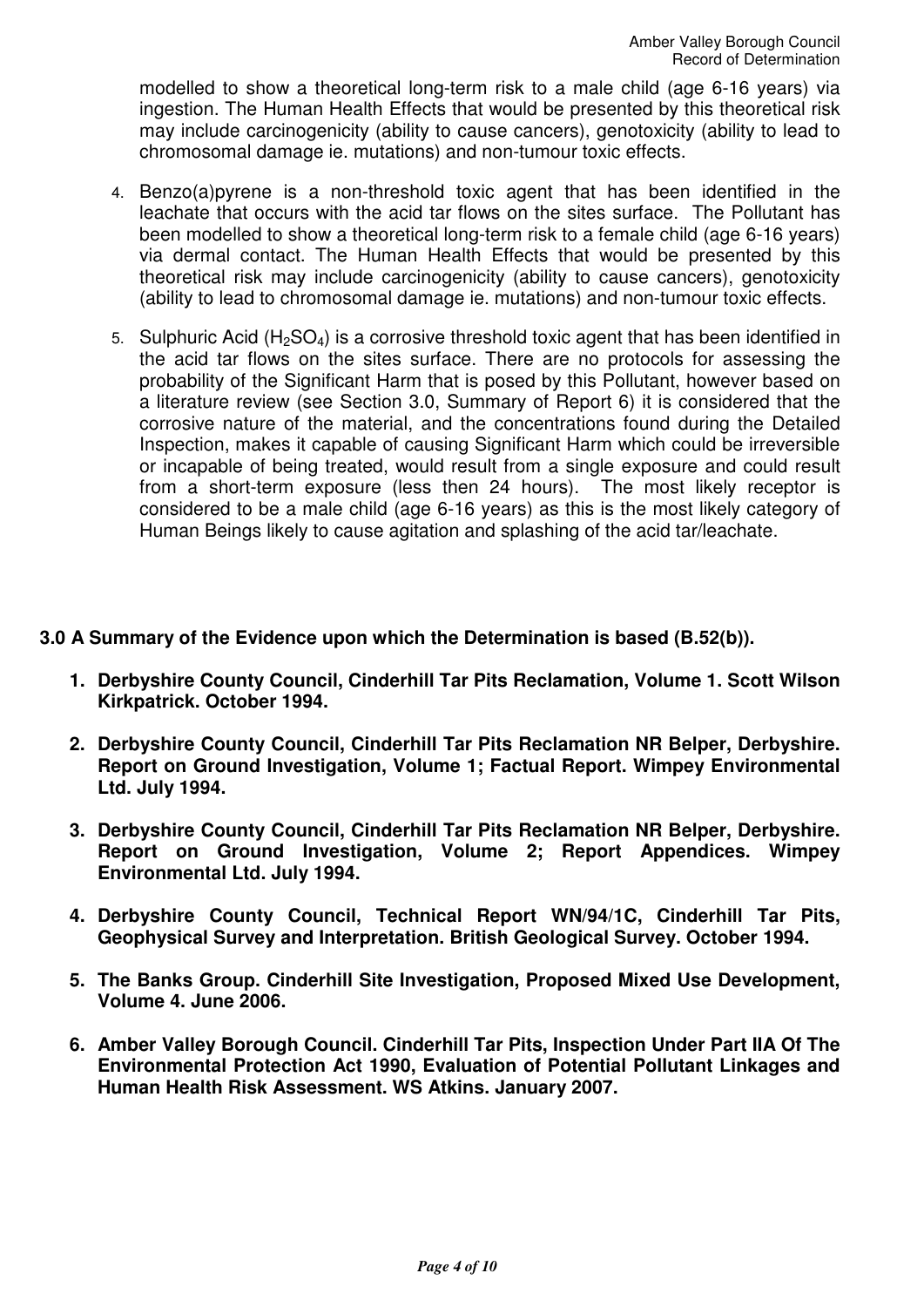# **Summary of Reports 1, 2, 3, 4**

The reports effectively form one investigation. Derbyshire County Council (DCC), funded by English Partnerships, commissioned the investigations to identify the nature and extent of ground contamination at Cinderhill Tar Pits, this consisted of:

- Defining the area and volume of the pits,
- Defining the extent to which they have contaminated the surrounding soils and groundwater,
- Assessing the potential for migration of contamination off-site,
- Recommending alternatives for remediation of soil and groundwater.

DCC commissioned Aspinwall & Company and a team of associated consultants to carry out the investigations. Scott Wilson Kirkpatrick (SWK) were employed to monitor the site investigation and assist in interpretation. Camp Dresser & McKee (CDM) assisted in reviewing relevant remediation options, whilst Wimpey Environmental Limited (WEL) undertook the site investigation, and the British Geological Survey carried out a geophysical survey. Numerous sub-contractors were used by the appointed consultants, but the responsibility for preparing the works was largely attributable to those consultants discussed above.

The field works took place between January  $10<sup>th</sup>$  and February 18<sup>th</sup> 1994, and was comprised of:

- Topographical survey
- Geophysical survey
- 44 no static cone penetration tests
- 13 no cable percussive boreholes
- 34 no rotary drill-holes
- 72 no machine dug trial pits/trenches
- 1 no over-water borehole
- 6 no over-water dynamic cone penetration tests

The fieldworks were undertaken in accordance with BS 5930, with climatic conditions being typically cold/mild with intermittent rain/snow. Drilling and sampling methodology followed the principles of DD175, with variations in sampling location distances to account of bedrock at surface.

The solid geology of the site was found to be coal measures consisting of inter-bedded sandstones, siltstones, ironstones, mudstones and coal seams, with an approximate  $15^{\circ}$ strata incline to the east.

The hydrogeological regime within the site was found to be complex due to the discontinuous nature of the coal measures; as such the hydrogeology at the site could not be fully resolved.

Generally the shallow groundwater flow was found to be east, south–east direction. Deeper ground waters were found to experience strong vertical heads, reasoned to be due to the regional pumping of mine workings waters.

The investigations found a number of different types of made ground at the site, due to the random tipping across the site, the material types are found in combinations, pockets, lenses and bands. Table 2 is a summary of the types of made ground are, found by the investigations for Reports 1-4.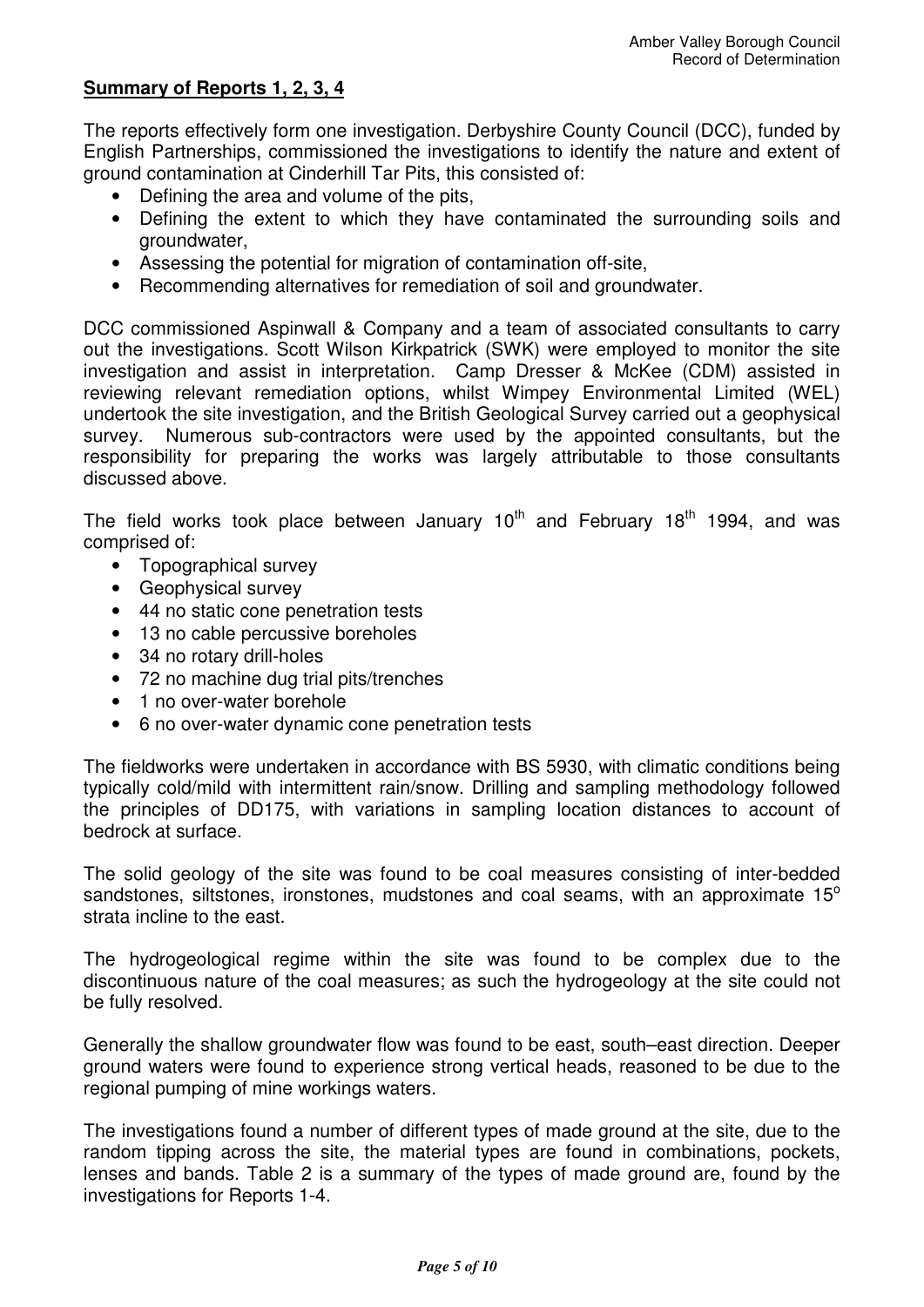Table 2. Types of Made ground Described in Reports 1-4.

| <b>Made</b><br><b>Type with</b><br>Contamination (m <sup>3</sup> )<br>Ground<br>Type 1<br>Free Tar Product – surface flows of tar, consisting of<br>< 800<br>stiff/firm black silty tar, appearance and<br>behaviour<br>dependant on ambient air temperature. The material<br>exhibits many of the characteristics of lavas or glaciers. The<br>flows arise from vertical pipe like structures from the buried<br>tar deposit. One example was seen to have arisen through<br>silty clays. The pipes were also associated with horizontal<br>sheets of tar within the ground, these were found to be<br>laterally extensive, one example stretching 40m from the<br>source.<br>Type 2<br>Foundry Sands - various descriptions of foundry sand were<br>$1,800 - 2,700$<br>encountered. The sands were often found in combination<br>with other types of waste materials.<br>Type 3<br>Mining/Quarry Spoil - grey /grey-brown silty clay, with little<br>$13,100 - 26,600$<br>to much gravel and cobble fragments of silty mudstones,<br>siltstone, shale etc. This material was abundant on site and<br>appears to have bee used as a bunding or lining material.<br>Type 4<br>$8,300 - 11,400$<br>Ash and Clinker Gravels - typically dark brown friable,<br>sandy-silty clays with bricks, cobbles and fine to coarse<br>gravel sized fragments of ash and clinker. |
|----------------------------------------------------------------------------------------------------------------------------------------------------------------------------------------------------------------------------------------------------------------------------------------------------------------------------------------------------------------------------------------------------------------------------------------------------------------------------------------------------------------------------------------------------------------------------------------------------------------------------------------------------------------------------------------------------------------------------------------------------------------------------------------------------------------------------------------------------------------------------------------------------------------------------------------------------------------------------------------------------------------------------------------------------------------------------------------------------------------------------------------------------------------------------------------------------------------------------------------------------------------------------------------------------------------------------------------------------------------------|
|                                                                                                                                                                                                                                                                                                                                                                                                                                                                                                                                                                                                                                                                                                                                                                                                                                                                                                                                                                                                                                                                                                                                                                                                                                                                                                                                                                      |
|                                                                                                                                                                                                                                                                                                                                                                                                                                                                                                                                                                                                                                                                                                                                                                                                                                                                                                                                                                                                                                                                                                                                                                                                                                                                                                                                                                      |
|                                                                                                                                                                                                                                                                                                                                                                                                                                                                                                                                                                                                                                                                                                                                                                                                                                                                                                                                                                                                                                                                                                                                                                                                                                                                                                                                                                      |
|                                                                                                                                                                                                                                                                                                                                                                                                                                                                                                                                                                                                                                                                                                                                                                                                                                                                                                                                                                                                                                                                                                                                                                                                                                                                                                                                                                      |
|                                                                                                                                                                                                                                                                                                                                                                                                                                                                                                                                                                                                                                                                                                                                                                                                                                                                                                                                                                                                                                                                                                                                                                                                                                                                                                                                                                      |
|                                                                                                                                                                                                                                                                                                                                                                                                                                                                                                                                                                                                                                                                                                                                                                                                                                                                                                                                                                                                                                                                                                                                                                                                                                                                                                                                                                      |
|                                                                                                                                                                                                                                                                                                                                                                                                                                                                                                                                                                                                                                                                                                                                                                                                                                                                                                                                                                                                                                                                                                                                                                                                                                                                                                                                                                      |
|                                                                                                                                                                                                                                                                                                                                                                                                                                                                                                                                                                                                                                                                                                                                                                                                                                                                                                                                                                                                                                                                                                                                                                                                                                                                                                                                                                      |
|                                                                                                                                                                                                                                                                                                                                                                                                                                                                                                                                                                                                                                                                                                                                                                                                                                                                                                                                                                                                                                                                                                                                                                                                                                                                                                                                                                      |
|                                                                                                                                                                                                                                                                                                                                                                                                                                                                                                                                                                                                                                                                                                                                                                                                                                                                                                                                                                                                                                                                                                                                                                                                                                                                                                                                                                      |
|                                                                                                                                                                                                                                                                                                                                                                                                                                                                                                                                                                                                                                                                                                                                                                                                                                                                                                                                                                                                                                                                                                                                                                                                                                                                                                                                                                      |
|                                                                                                                                                                                                                                                                                                                                                                                                                                                                                                                                                                                                                                                                                                                                                                                                                                                                                                                                                                                                                                                                                                                                                                                                                                                                                                                                                                      |
|                                                                                                                                                                                                                                                                                                                                                                                                                                                                                                                                                                                                                                                                                                                                                                                                                                                                                                                                                                                                                                                                                                                                                                                                                                                                                                                                                                      |
|                                                                                                                                                                                                                                                                                                                                                                                                                                                                                                                                                                                                                                                                                                                                                                                                                                                                                                                                                                                                                                                                                                                                                                                                                                                                                                                                                                      |
|                                                                                                                                                                                                                                                                                                                                                                                                                                                                                                                                                                                                                                                                                                                                                                                                                                                                                                                                                                                                                                                                                                                                                                                                                                                                                                                                                                      |
|                                                                                                                                                                                                                                                                                                                                                                                                                                                                                                                                                                                                                                                                                                                                                                                                                                                                                                                                                                                                                                                                                                                                                                                                                                                                                                                                                                      |
|                                                                                                                                                                                                                                                                                                                                                                                                                                                                                                                                                                                                                                                                                                                                                                                                                                                                                                                                                                                                                                                                                                                                                                                                                                                                                                                                                                      |
|                                                                                                                                                                                                                                                                                                                                                                                                                                                                                                                                                                                                                                                                                                                                                                                                                                                                                                                                                                                                                                                                                                                                                                                                                                                                                                                                                                      |
|                                                                                                                                                                                                                                                                                                                                                                                                                                                                                                                                                                                                                                                                                                                                                                                                                                                                                                                                                                                                                                                                                                                                                                                                                                                                                                                                                                      |
|                                                                                                                                                                                                                                                                                                                                                                                                                                                                                                                                                                                                                                                                                                                                                                                                                                                                                                                                                                                                                                                                                                                                                                                                                                                                                                                                                                      |
| Type 5<br>Material not<br>Natural Superficial Materials – only encountered around the                                                                                                                                                                                                                                                                                                                                                                                                                                                                                                                                                                                                                                                                                                                                                                                                                                                                                                                                                                                                                                                                                                                                                                                                                                                                                |
| margins of the site. Soft to hard grey silty clay with some to<br>contaminated.                                                                                                                                                                                                                                                                                                                                                                                                                                                                                                                                                                                                                                                                                                                                                                                                                                                                                                                                                                                                                                                                                                                                                                                                                                                                                      |
| many angular fine to coarse gravel and cobble sized                                                                                                                                                                                                                                                                                                                                                                                                                                                                                                                                                                                                                                                                                                                                                                                                                                                                                                                                                                                                                                                                                                                                                                                                                                                                                                                  |
| fragments of grey mudstone.                                                                                                                                                                                                                                                                                                                                                                                                                                                                                                                                                                                                                                                                                                                                                                                                                                                                                                                                                                                                                                                                                                                                                                                                                                                                                                                                          |
| Type 6a<br>Fuller's Earth - soft to firm black/grey-green/brown/light<br>$11,600 - 14,900$                                                                                                                                                                                                                                                                                                                                                                                                                                                                                                                                                                                                                                                                                                                                                                                                                                                                                                                                                                                                                                                                                                                                                                                                                                                                           |
| brown clay/ silty clay, found in excess of 4m in depth, at                                                                                                                                                                                                                                                                                                                                                                                                                                                                                                                                                                                                                                                                                                                                                                                                                                                                                                                                                                                                                                                                                                                                                                                                                                                                                                           |
| places. The material was found to be saturated with oil in                                                                                                                                                                                                                                                                                                                                                                                                                                                                                                                                                                                                                                                                                                                                                                                                                                                                                                                                                                                                                                                                                                                                                                                                                                                                                                           |
| places, including voids filled with oil. High acid soluble                                                                                                                                                                                                                                                                                                                                                                                                                                                                                                                                                                                                                                                                                                                                                                                                                                                                                                                                                                                                                                                                                                                                                                                                                                                                                                           |
| sulphate content with high cyclohexane extractable content.                                                                                                                                                                                                                                                                                                                                                                                                                                                                                                                                                                                                                                                                                                                                                                                                                                                                                                                                                                                                                                                                                                                                                                                                                                                                                                          |
| Free Oil - found in voids within fuller's earth. Saturated<br>Type 6b                                                                                                                                                                                                                                                                                                                                                                                                                                                                                                                                                                                                                                                                                                                                                                                                                                                                                                                                                                                                                                                                                                                                                                                                                                                                                                |
| hydrocarbons mainly C16 to C23 range hydrocarbons.                                                                                                                                                                                                                                                                                                                                                                                                                                                                                                                                                                                                                                                                                                                                                                                                                                                                                                                                                                                                                                                                                                                                                                                                                                                                                                                   |
| Tarry Silts - firm to stiff, occasionally crumbly/friable, black<br>$7,600 - 20,700$<br>Type 7                                                                                                                                                                                                                                                                                                                                                                                                                                                                                                                                                                                                                                                                                                                                                                                                                                                                                                                                                                                                                                                                                                                                                                                                                                                                       |
| silty/clayey tars with a few to abundant sand-sized tar<br>The<br>deposits were<br>often<br>found                                                                                                                                                                                                                                                                                                                                                                                                                                                                                                                                                                                                                                                                                                                                                                                                                                                                                                                                                                                                                                                                                                                                                                                                                                                                    |
| fragments.<br>as<br>a<br>homogenous black silt similar to surface tar flows, strong                                                                                                                                                                                                                                                                                                                                                                                                                                                                                                                                                                                                                                                                                                                                                                                                                                                                                                                                                                                                                                                                                                                                                                                                                                                                                  |
| acidic odour. Consisting of up to 86% saturated                                                                                                                                                                                                                                                                                                                                                                                                                                                                                                                                                                                                                                                                                                                                                                                                                                                                                                                                                                                                                                                                                                                                                                                                                                                                                                                      |
| hydrocarbons, 7% polar resins and 7% aromatics.                                                                                                                                                                                                                                                                                                                                                                                                                                                                                                                                                                                                                                                                                                                                                                                                                                                                                                                                                                                                                                                                                                                                                                                                                                                                                                                      |
| $100 - 2,700$<br>Type 8<br>Topsoils – natural topsoils were described as black-brown                                                                                                                                                                                                                                                                                                                                                                                                                                                                                                                                                                                                                                                                                                                                                                                                                                                                                                                                                                                                                                                                                                                                                                                                                                                                                 |
| peaty clay and brown silty clay. Found to be contaminated                                                                                                                                                                                                                                                                                                                                                                                                                                                                                                                                                                                                                                                                                                                                                                                                                                                                                                                                                                                                                                                                                                                                                                                                                                                                                                            |
| by leachate from the tar pits and surface tar flows.                                                                                                                                                                                                                                                                                                                                                                                                                                                                                                                                                                                                                                                                                                                                                                                                                                                                                                                                                                                                                                                                                                                                                                                                                                                                                                                 |
| General Fill Materials – mixture of clays with gravel and<br>$3,300 - 5,800$<br>Type 9                                                                                                                                                                                                                                                                                                                                                                                                                                                                                                                                                                                                                                                                                                                                                                                                                                                                                                                                                                                                                                                                                                                                                                                                                                                                               |
| cobbles of brick and sandstone, coal, ash and other                                                                                                                                                                                                                                                                                                                                                                                                                                                                                                                                                                                                                                                                                                                                                                                                                                                                                                                                                                                                                                                                                                                                                                                                                                                                                                                  |
| miscellaneous items.                                                                                                                                                                                                                                                                                                                                                                                                                                                                                                                                                                                                                                                                                                                                                                                                                                                                                                                                                                                                                                                                                                                                                                                                                                                                                                                                                 |
| Type 10<br>Compacted Soils – various compacted granular materials.<br>c.200                                                                                                                                                                                                                                                                                                                                                                                                                                                                                                                                                                                                                                                                                                                                                                                                                                                                                                                                                                                                                                                                                                                                                                                                                                                                                          |
| $900 - 1,700$<br>Compacted Gravels - compacted gravel sized fragments of<br>Type 11                                                                                                                                                                                                                                                                                                                                                                                                                                                                                                                                                                                                                                                                                                                                                                                                                                                                                                                                                                                                                                                                                                                                                                                                                                                                                  |
| sandstone, mudstone and siltstone. These are possibly the                                                                                                                                                                                                                                                                                                                                                                                                                                                                                                                                                                                                                                                                                                                                                                                                                                                                                                                                                                                                                                                                                                                                                                                                                                                                                                            |
| old stockpiles from the active site, or former haul roads.<br>Natural                                                                                                                                                                                                                                                                                                                                                                                                                                                                                                                                                                                                                                                                                                                                                                                                                                                                                                                                                                                                                                                                                                                                                                                                                                                                                                |
| Natural Bedrock contaminated with type C2 contamination.<br>3,500<br>Ground                                                                                                                                                                                                                                                                                                                                                                                                                                                                                                                                                                                                                                                                                                                                                                                                                                                                                                                                                                                                                                                                                                                                                                                                                                                                                          |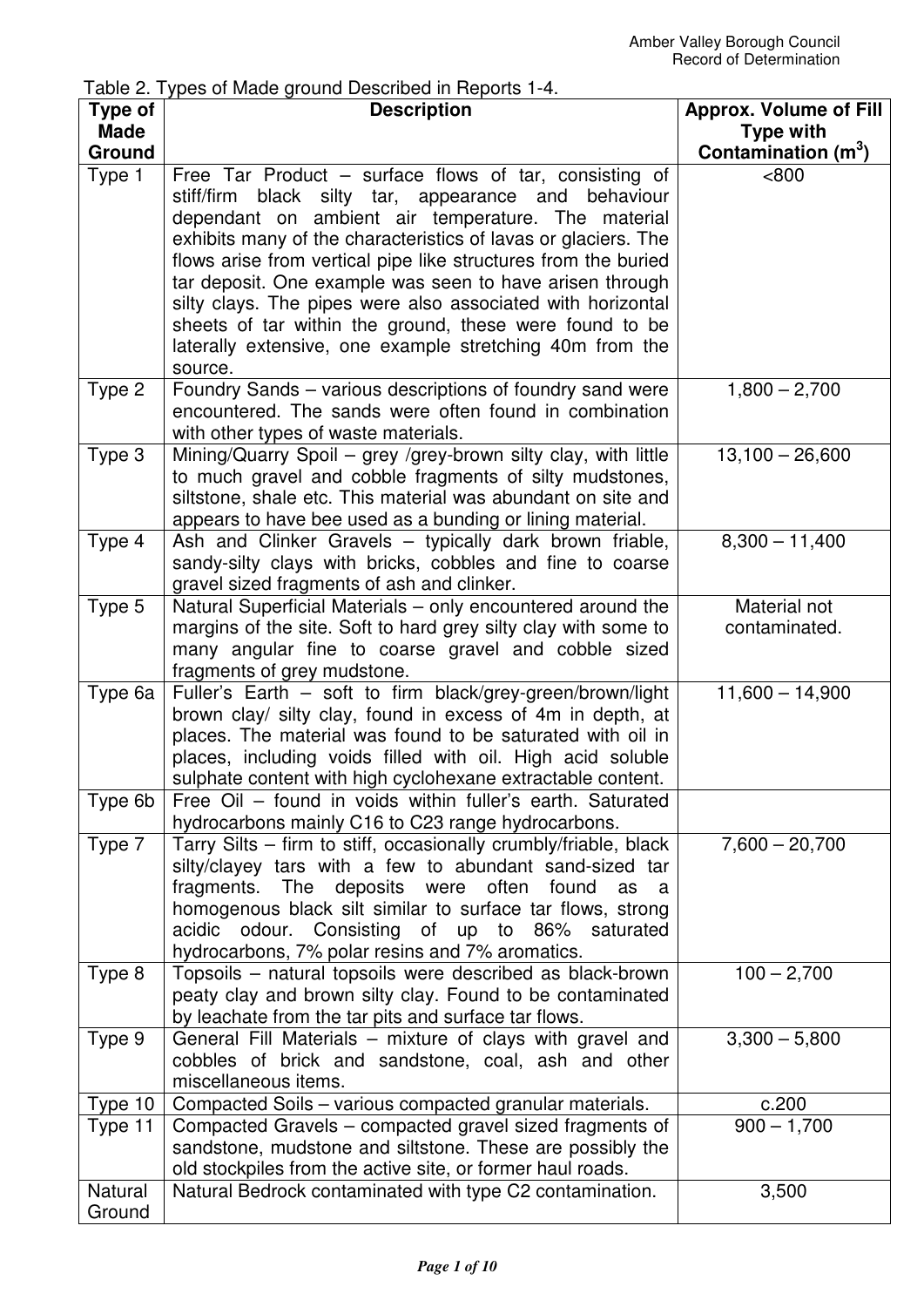**Total 52100 - 91000**  Estimates of the volumes and depths of the tar pits were obtained from the BGS Geophysical Survey (Report 4), when interpreted considering the borehole logs of the main investigation (Reports 1-3), these are presented in Table 3 below.

| <b>Tar Pit</b> | <b>Details</b>                                                      |                     |                         |
|----------------|---------------------------------------------------------------------|---------------------|-------------------------|
| Tar Pit 1      | <b>Estimated Volume of Fill</b>                                     |                     | 17,800 $\overline{m}^3$ |
|                | Volume<br>Estimated                                                 | Underlying<br>of    | $5,000 \text{ m}^3$     |
|                | <b>Contaminated Rock</b>                                            |                     |                         |
|                | Maximum Depth of Pit                                                |                     | 15.7m                   |
|                | <b>Approximate Composition</b>                                      |                     |                         |
|                |                                                                     | Type 2              | 10-15%                  |
|                |                                                                     | Type 3              | 15-40%                  |
|                |                                                                     | Type 4              | 10-15%                  |
|                |                                                                     | Type 6              | 5-10%                   |
|                |                                                                     | Type 7              | 5-25%                   |
|                |                                                                     | Type 8              | $< 5\%$                 |
|                |                                                                     | Type 9              | 5-10%                   |
|                | Type C2                                                             |                     | 15%                     |
| Tar Pit 2      | <b>Estimated Volume of Fill</b>                                     |                     | 12,800 m <sup>3</sup>   |
|                | Estimated<br>Volume                                                 | Underlying<br>of    | $4,000 \text{ m}^3$     |
|                | <b>Contaminated Rock</b>                                            |                     |                         |
|                | Maximum Depth of Pit                                                |                     | 13.2                    |
|                | <b>Approximate Composition</b>                                      |                     |                         |
|                |                                                                     | Type 3              | 20-35%                  |
|                |                                                                     | Type 4              | 20-25%                  |
|                |                                                                     | Type 7              | 20-25%                  |
|                |                                                                     | Type 6, 8, 9, 11    | 20-25%                  |
| Tar Pit 3      | <b>Estimated Volume of Fill</b>                                     |                     | $16,000 \text{ m}^3$    |
|                | Underlying<br>Estimated<br>of<br>Volume                             |                     | $7,000 \text{ m}^3$     |
|                | <b>Contaminated Rock</b>                                            |                     |                         |
|                | Maximum Depth of Pit                                                |                     | 11.5m                   |
|                | <b>Approximate Composition</b>                                      |                     |                         |
|                |                                                                     | Type 1              | $\overline{5\%}$        |
|                |                                                                     | Type 3              | 30-70%                  |
|                |                                                                     | Type 4              | < 10%                   |
|                |                                                                     | Type 6              | < 10%                   |
|                |                                                                     | Type 7              | $5 - 10%$               |
|                |                                                                     | Type 8              | $< 5\%$                 |
|                |                                                                     | Type 9              | $5 - 15%$               |
|                |                                                                     | Type 11             | $< 5\%$                 |
|                |                                                                     | Type C <sub>2</sub> | 5%                      |
|                | Tar Pit 4 North<br><b>Estimated Volume of Fill</b>                  |                     | 3,300 $m3$              |
|                | Underlying<br>of<br>Estimated<br>Volume<br><b>Contaminated Rock</b> |                     | 1,700 $m3$              |
|                | Maximum Depth of Pit                                                |                     | 11m                     |
|                | <b>Approximate Composition</b>                                      |                     |                         |
|                | Type 3                                                              |                     | 5%                      |
|                |                                                                     | Type 4              | 25%                     |
|                |                                                                     | Type 6              | 25%                     |
|                |                                                                     | Type 7              | >25%                    |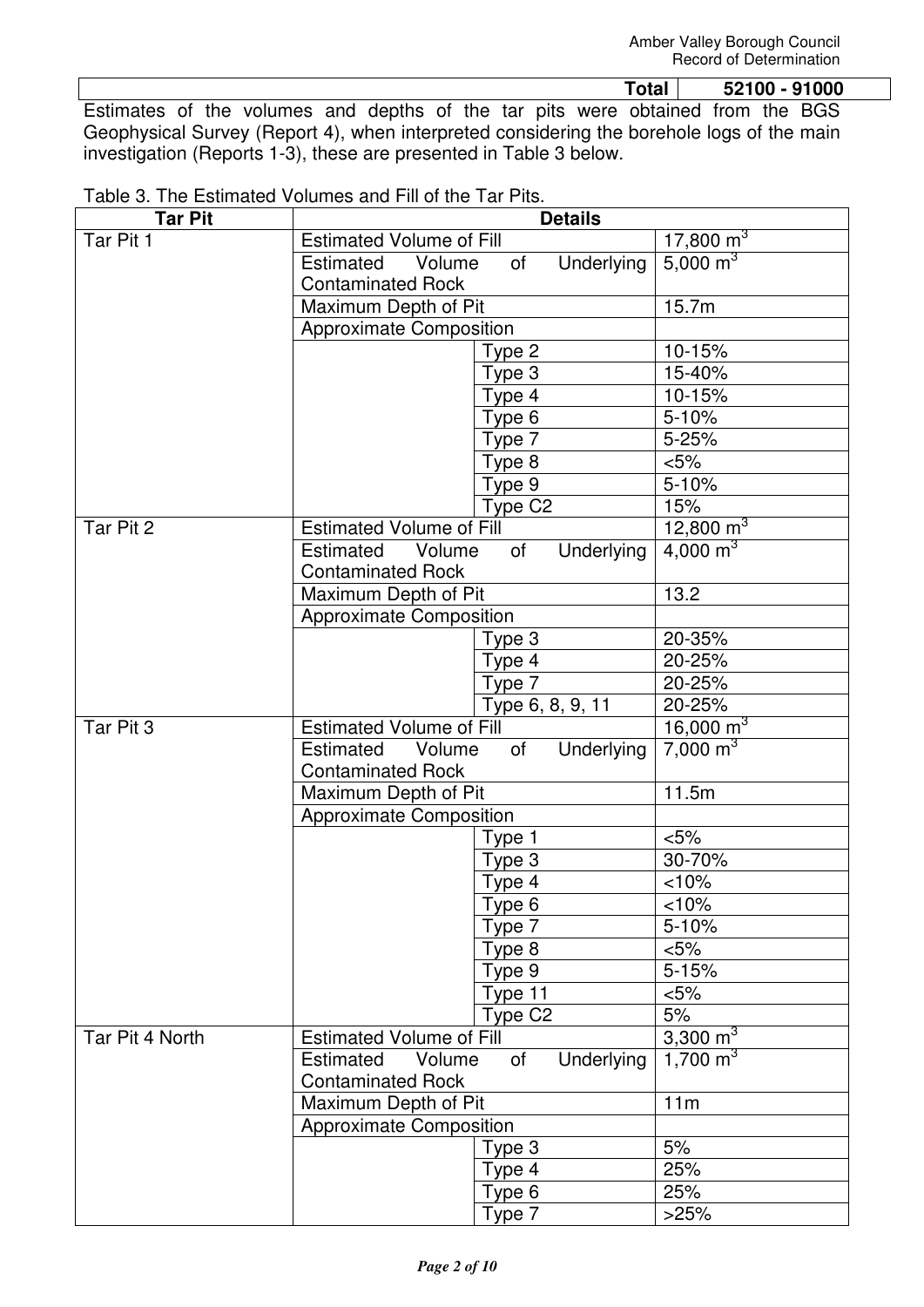|                 |                                         | Type 8            | 5%                  |
|-----------------|-----------------------------------------|-------------------|---------------------|
|                 |                                         | Type 9            | 15%                 |
| Tar Pit 4 South | <b>Estimated Volume of Fill</b>         |                   | 9,000 $m3$          |
|                 | Underlying<br>Volume<br>of<br>Estimated |                   | 3,000 $m^3$         |
|                 | <b>Contaminated Rock</b>                |                   |                     |
|                 | Maximum Depth of Pit                    | 11m               |                     |
|                 | <b>Approximate Composition</b>          |                   |                     |
|                 |                                         | Type 4            | 30%                 |
|                 |                                         | Type 6            | 60%                 |
|                 |                                         | Type 3, 9, 10, 11 | 10%                 |
| Tar Pit 1A      | <b>Estimated Volume of Fill</b>         |                   | 2,900m <sup>3</sup> |
|                 | Estimated<br>Volume                     | Underlying<br>0f  | $0 \text{ m}^3$     |
|                 | <b>Contaminated Rock</b>                |                   |                     |
|                 | Maximum Depth of Pit                    |                   | 8 <sub>m</sub>      |
|                 | <b>Approximate Composition</b>          |                   |                     |
|                 |                                         | Type 4(oily)      | 15%                 |
|                 |                                         | Type 6            | 70%                 |
|                 |                                         | Type 3, 8, 9      | 15%                 |

### **Summary of The Evidence Provided by Reports 1-4.**

The investigations do not meet the requirements of B.39 of the statutory guidance; however the information they contain is appropriate to contribute to the requirements under B.20 (a) of the statutory guidance.

# **Summary of Report 5.**

This report contains information in support of a planning application, which includes the area of subject site but principally relates to the wider area for which development is proposed. There are no proposals to redevelop the subject site, but it is stated that the subject site will be remediated as part of the proposed development works by use of a capping and landscaping scheme. The principal documentary sources in Report 5 are Reports 1-4. However, as part of the works, additional site investigation was undertaken on land adjacent to the subject site. These additional works comprised the excavation of six trial pits on site, five trial pits off-site to the east and the drilling of six boreholes to the east of the site, these works took place between 2002 – 2006.

The report offers confirmation of the findings of Reports 1–4. The Report also specifies a suggested timescale for voluntary Remediation of the Site to commence in 2009. However this is dependant on the application receiving planning permission and the site potentially undergoing compulsory purchase, before it can be fully investigated and assessed for appropriate remediation proposals to be drawn up.

### **Summary of Report 6.**

This report was undertaken based on a site visit on 21<sup>st</sup> November 2006, by Environmental Scientists from Atkins and the Scientific Officer from AVBC. The inspection was undertaken to provide information to fulfil the requirements of B.20(b) of the Statutory Guidance, and allow AVBC to gather evidence upon which to base a Determination.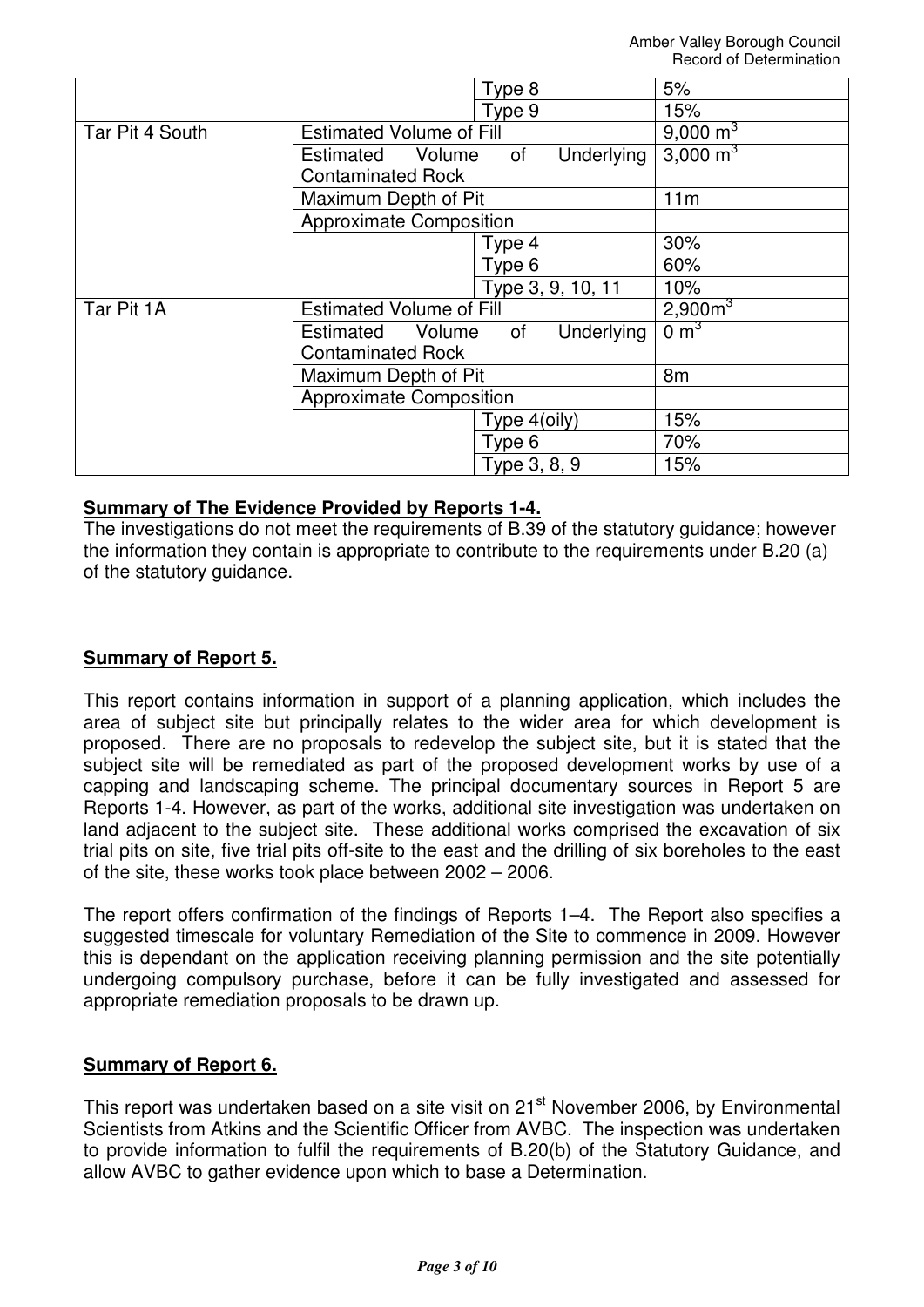Although AVBC believed the land to fit the definition of a Special Site, the Environment Agency were unable to undertake a Detailed Inspection of the land, therefore AVBC undertook this Detailed Inspection; this is discussed further in Section 4.0.

The inspection was undertaken in order to obtain a greater understanding of the site conditions, confirm that the condition of the site's surface was consistent with that described in Reports 1–5, and to facilitate the collection of: 10 shallow/surface soil samples; 2 tar/leachate samples; and, 4 surface water samples.

The samples were analysed for

- petroleum hydrocarbons by carbon range and aliphatic /aromatic split in accordance with the TPHCWG which has recently been adopted by the Environment Agency. This includes 13 carbon bands and BTEX compounds,
- speciated poly-aromatic compounds (PAHs).
- pH, acidity and sulphate,
- a forensic examination of one representative tar sample.

The site was theoretically split into 4 zones, for the purposes of describing the site.

### **Rock Slope (approximately 20% of the sites surface area).**

A rock slope forms much of the western boundary of the site. This was inspected and there was no visible evidence of any hydrocarbon contamination

### **Grassed or wooded areas (approximately 40% of the sites surface area).**

These are Grassed or wooded areas with no visible signs of contamination or tar bleed. A total of 100 shallow hand augers were undertaken around the site to a typical depth of 0.5mbgl. There was no visual evidence of acid tar in the soil arisings, or any evidence of vegetation die back. The ground appeared to be reworked natural ground such as silty clay and soils.

### **Tar Pits (approximately 20% of the sites surface area).**

These are exposed tar pits and localised areas of tar bleed. The tar liquor on site was found to contain dissolved TPH fractions (including BTEX), and was acidic (noted both as pH, acidity and total sulphate, all indicators of the presence of Sulphuric Acid).

A forensic examination of one representative tar sample from Tar Pit 4 was undertaken. The examination concluded that the product is derived from petroleum hydrocarbon sources. The product is predominantly aliphatic (straight chains), which is consistent with the chemical testing and the site history. Asphaltenes content (C35+) of 83% was recorded and the tar was found to contain lesser concentrations of PAH and BTEX compounds.

Tar pits 1 and 2 are characterised by a cover of undulating black gravely earth. The locality is used for unofficial motocross activities; there are ramps and tracks in the soil profile. There is sparse vegetation over the pits and there are a number of localised black coagulated tar bleeds discharging immediately outside of the pit area. The tar bleed and surface material, when disturbed, released thick black liquor, which was sampled and submitted for chemical analysis. The liquor had a very sharp acidic odour.

Approximately half of Tar Pit 3 is characterised at the surface by a mixture of black gravely sand and coagulated black dense tar bleed. This area is sparsely vegetated and the surrounding soils have suffered significant vegetation die back. The remainder of the area occupied by the tar pit is vegetated but there are a large number of isolated black tar bleeds located throughout the area.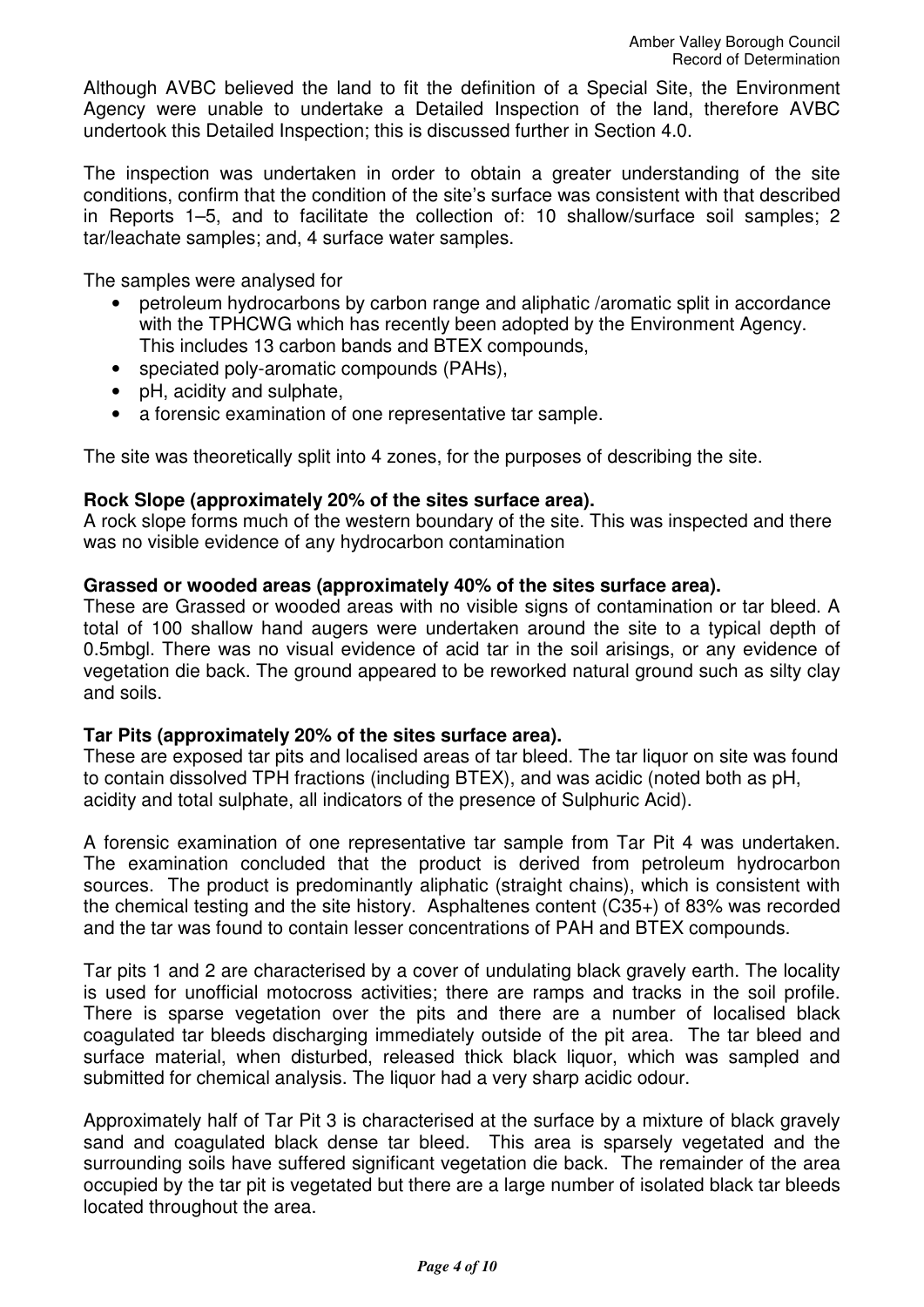Tar Pit 4 is partially vegetated and approximately a third of the surface area is characterised by a cover of black sandy gravel, which overlies solid brittle tar deposits. The tar is solid enough to walk over. There were burnt-out cars visibly submerged in the wastes. It appeared that they have been set alight and have subsequently sunk in the melted tar. This was considered potential evidence of the activities of children on the site. The tar is being displaced down a steep embankment on the eastern pit boundary. Water, discoloured and with a sharp odour, was standing in puddles in the tar pits and within the tar bleed. Upon excavation with the hand auger, the void filled with black and silty standing water. This water was sampled and submitted for chemical analysis.

Tar Pit 1a is water logged and partially vegetated, but the vegetation has died back in part of the pit. The standing water is oily with a brown scum floating on the surface. A number of hand augers were undertaken and identified that the acid tar is very wet and mobile in this location and is intermixed with clay deposits.

### **Water (approximately 20% of the surface area).**

There are three water filled lagoons on site, and an adjacent brook (not counting numerous ponds in apparently uncontaminated areas of site. Dissolved phase petroleum hydrocarbons (including BTEX compounds) were not identified in the adjacent brook, the middle or southern lagoons; this is consistent with the findings of the previous site investigations.

Naphthalene and phenanthrene were detected at very low concentrations (ng/l) in the middle and southern lagoons. These PAHs were also recorded in the surface water samples collected from the brook, along with a number of other PAH compounds, which were not detected in the lagoon waters, but are present in the tar wastes.

Such PAH compounds are present in coal deposits in coal measure areas, and can readily leach into the aqueous environment. It is plausible therefore that they are natural background concentrations.

Concentration and indicators of sulphuric acid were identified in the middle lagoon greater than the applicable EQS standards. The water quality in the southern lagoon and adjacent brook are comparable and the concentrations do not exceed EQS standards. Again this is consistent with the findings of the previous site investigations.

#### **Off-Site Inspection**

The full length of the tributary of the brook on the eastern boundary of the site was inspected for any visible signs of acid tar contamination. No indication of any such contamination was recorded. The water appeared to be uncontaminated from any discharges from the site. There were no signs of the migration of any contamination noted in the field drain, which flows in an easterly direction on the southern boundary of the site. There was no visual evidence of any contamination migrating off-site to the adjacent fields at the eastern and southern boundary of the site.

The report went on to consider the earlier reports and undertake a Detailed Human Health Risk Assessment based on the findings of the inspection.

#### **Long-Term Risk.**

Long-term risk was assessed by modeling using RSIC Workbench, adapted to apply the requirements of CLR9, CLR10 and CLEA Briefing Notes 1 to 4.

The human receptors chosen for the assessment were: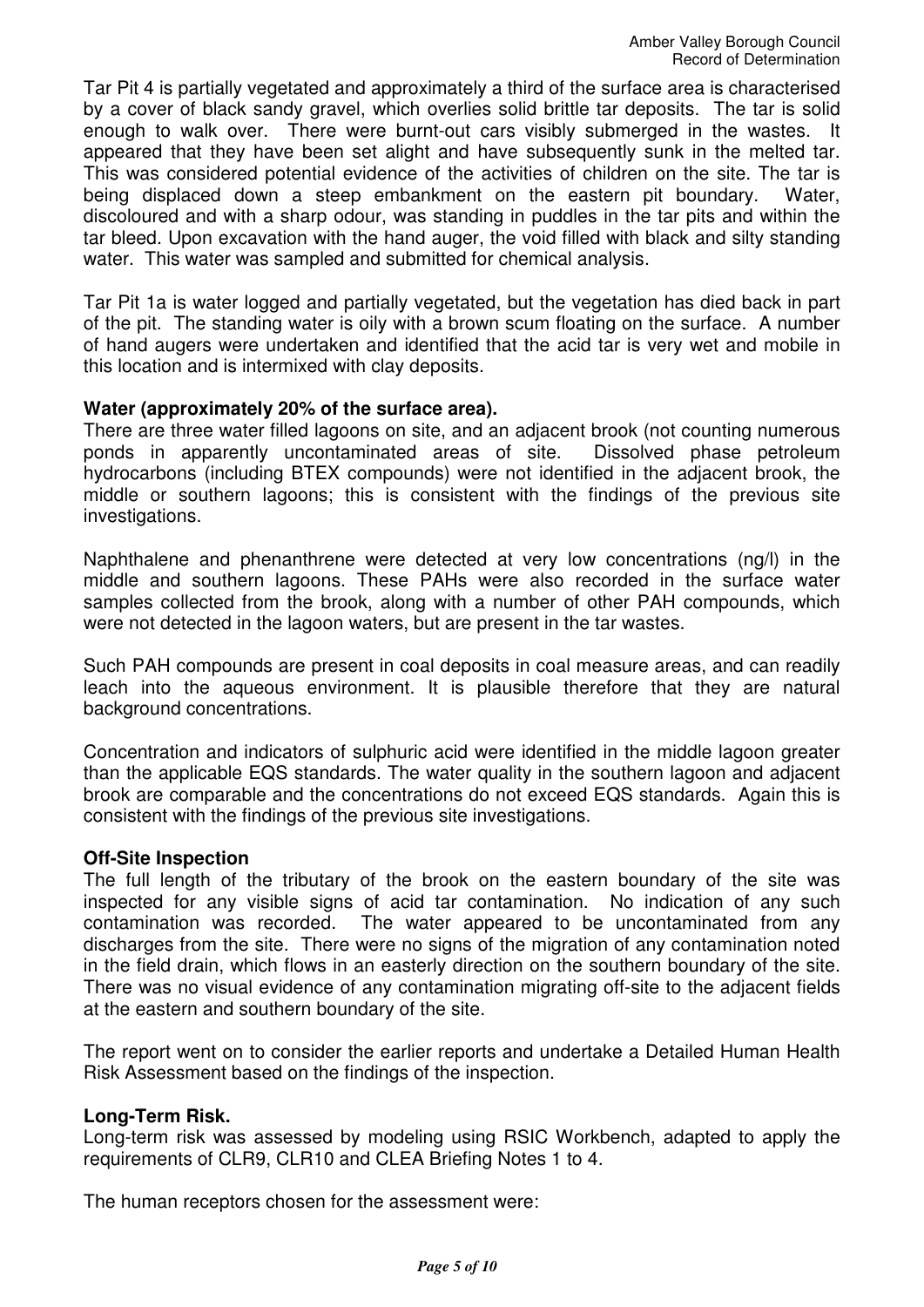- The first key receptor was a male in the (6-16) age group who enters the site over a ten year period. Initial exposure scenarios have been set at two hours a day, seven days a week over a week year. This scenario also considers the receptor will ingest a minimal amount of surface water, given the recreational activities on site.
- The second receptor was a female (6-16) who will visit the site for a maximum 2 hours per day, seven days a week for a year. It was assumed that this receptor is less likely to undertake such extreme activities and is less likely to come into contact with surface tar leachate.
- The third key receptor is a male adult (16-59) who walks a dog on site every day for one hour a day, over a period of one year. It was assumed that this receptor would not come into contact with surface tar leachate.

The assessment found no theoretical unacceptable long-term risks to the health of the adult dog walker receptor.

Marginal theoretical risks were found to the female child, as a result of soil ingestion and dermal contact with Total Petroleum Hydrocarbon Aromatic Range  $C_{21}$  to  $C_{35}$  and Benzo(a)pyrene respectively.

Marginal theoretical risks were found to the male child, as a result of soils ingestion of Total Petroleum Hydrocarbon Aromatic Range  $C_{21}$  to  $C_{35}$  and Benzo(a)pyrene. The greatest risk was found from dermal contact with Total Petroleum Hydrocarbon Aliphatic Range  $C_{16}$  to  $C<sub>35</sub>$ .

No risks were found from slightly contaminated surface water features.

In accordance with CLR9 the threshold contaminants (the TPH fractions) were considered as mixtures based on identical exposure routes.

By this method, the adult dog walker was at a marginal theoretical risk from the TPH contamination. Due to the very marginal nature of the results it was not considered appropriate to consider this issue as a Significant Pollutant Linkage.

Both the child receptors were found to have increased risks when subject to the CLR9 mixture consideration.

### **Short-Term Risk.**

Sulphuric acid concentrations were recorded between 0.3% and 6.6% by mass, in those areas affected by tar bleed at the surface of the site. The most likely exposure route associated with the sulphuric acid, relates to dermal or ingestion of acids within the tar bleeds, black gravely sand or tar liquor.

There are no protocols for assessing the likelihood of such an exposure event occurring and it is noted that the range of sulphuric acid concentration varies significantly throughout the site.

However the child receptors are likely to be at risk of either acid burns to the skin or eyes as a result of deliberately agitating tar product and behaviour that may generate splashing in the tar liquor. Such activities may include deliberately starting fires, as observed by the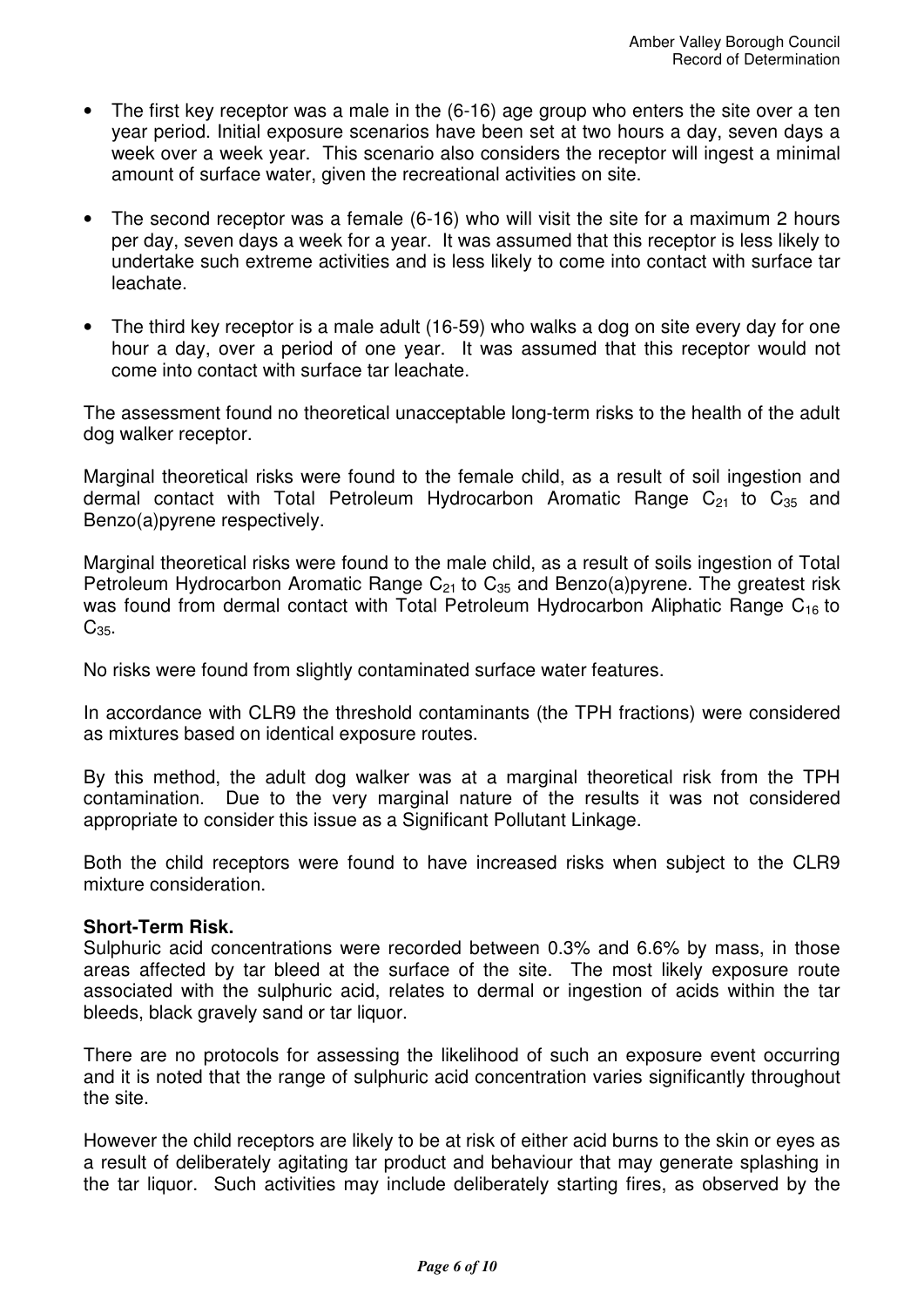burnt-out cars, misbehaving whilst consuming alcohol (empty drink cans were observed onsite), or motorcycling in the tar wastes (as indicated by the on site trails).

A literature review was undertaken of data relevant to sulphuric acid. The following documents have been consulted:

- Croners Substances Hazardous to the Environment, 2002
- Agency for Toxic Substances and Disease Registry (ATSDR).
- Approved Supply List, 8th Edition. Information approved for classification and Labelling of Substance and Preparation Dangerous for Supply, The Health and Safety Commission, UK, 2005.
- The Environment Agency Hazardous Waste Interpretation and definition of Hazardous Wastes (2nd Edition, Version 7.1) October 2006.

There are no protocols for assessing the probability of the significant harm that is posed by this pollutant; however, based on the literature review it is considered that corrosive nature of the material makes it capable of causing significant harm which could be irreversible or incapable of being treated. This would result from a single exposure and could result from a short-term exposure (less then 24 hours). The most likely receptor is considered to be a male child (age 6-16 years) as this is the most likely category of Human Beings likely to cause agitation and splashing of the Acid Tar/Leachate.

It is therefore considered appropriate to consider sulphuric acid as a component of a Significant Pollutant Linkage.

## **4.0 A Summary of the Relevant Assessment of the Evidence (B.52(c)).**

The land (see Figure 1 Schedule 1) has been used for extraction and tipping purposes between 1961 and 1980. Waste acid tar that was tipped at the site during this period has found on the sites surface in increasing volumes.

AVBC commenced Detailed Inspection of the land in 2006; after informing the Environment Agency that it believed land to fit the description of a Special Site, should the land first be Determined as Contaminated Land. AVBC were informed by the Environment Agency that they would not be able to carry out Detailed Inspection of the land on behalf of the Council, at the current time.

Due to the nature of the land, and the potential risks the land poses to human health and the environment, AVBC decided to progress the Detailed Inspections itself, as it is not precluded from doing so by any part of the relevant Act, Regulations or Statutory Guidance. AVBC's decision to undertake the Detailed Inspection was communicated to the Environment Agency.

From the contaminants that the assessment considered, Total Petroleum Hydrocarbon Aromatic Range  $C_{21}$  to  $C_{35}$ , Total Petroleum Hydrocarbon Aliphatic Range  $C_{16}$  to  $C_{35}$ , Benzo(a)pyrene and Sulphuric Acid were found to pose a Significant Possibility of Significant Harm (Human Health Effect). These Significant Pollutants are present in, on and under the site in the Acid Tar. The assessment only considered the component of the Acid Tar that is on the site surface, and the risk it poses to Human Beings who have unhindered access to the site.

Based on the information contained within Reports 1-6 AVBC gave thought to the requirements of A.28 and A.29 of the Statutory Guidance in considering the timescales that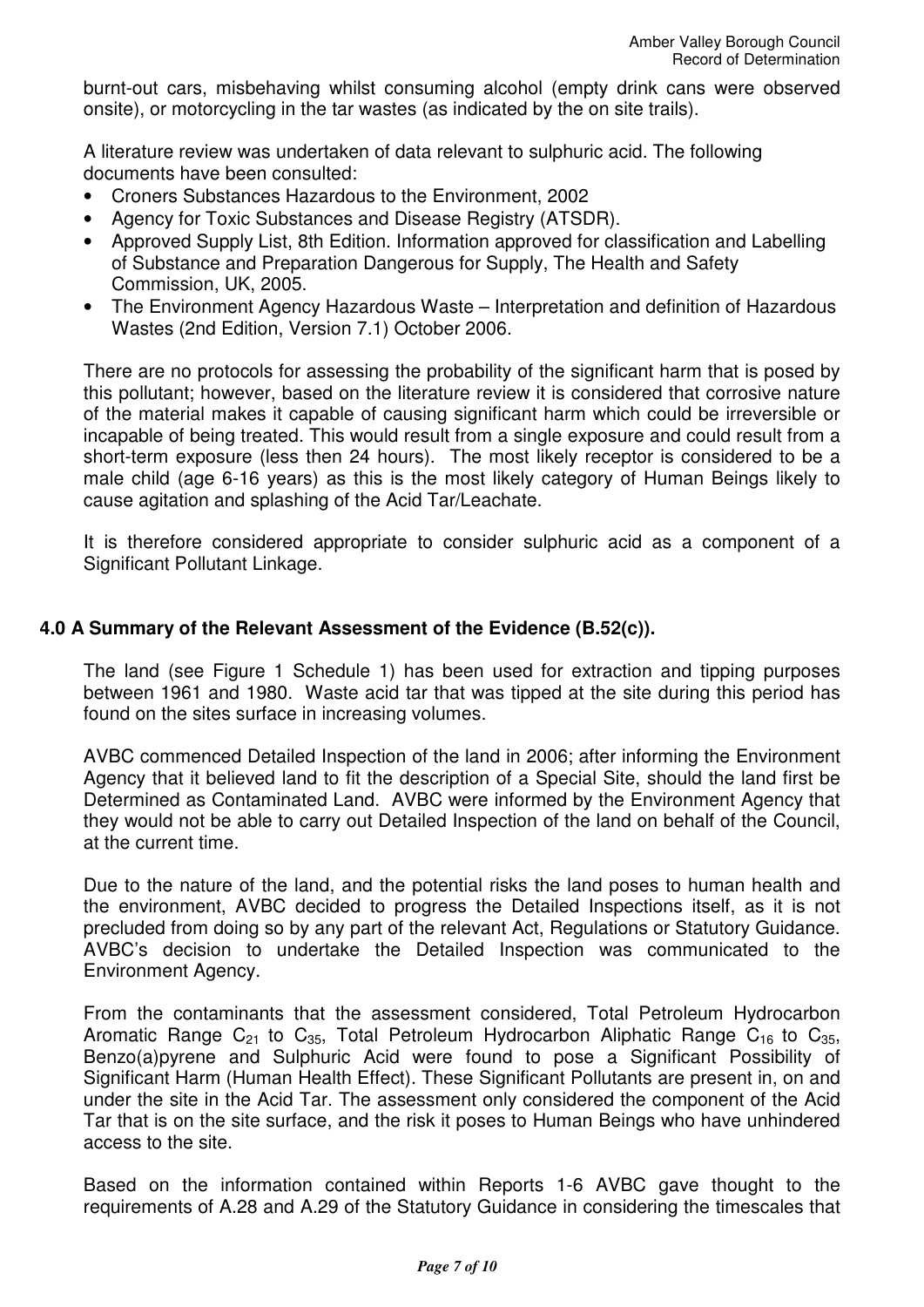receptors may be exposed to contaminants at the site. The assessment of the Significant Pollutant Linkages detailed in Table 1 gave unacceptable hazard quotients for 10-year exposures (children age 6-16) and short-term exposures (Sulphuric Acid). AVBC believe these Significant Pollutant Linkages have been assessed correctly in light of the potential for remediation via the planning process, and that the risks posed are sufficient to judge the planning process to offer inappropriate timescales for the remediation of the land.

### **Long-Term Risk**

The results of the assessment shows the there is a Significant Possibility of Significant Harm (Human Health Effect) from Total Petroleum Hydrocarbon Aromatic Range  $C_{21}$  to  $C_{35}$ , Total Petroleum Hydrocarbon Aliphatic Range  $C_{16}$  to  $C_{35}$ , and Benzo(a)pyrene to Human Being Receptors.

### **Short-Term Risk**

The report also shows a Significant Possibility of Significant Harm (Human Health Effect) from Sulphuric Acid to Human Being Receptors.

**5.0 A Summary of the way in which AVBC considers that the requirements of the guidance in Chapter A and Part 4 of Chapter B of the Statutory Guidance have been satisfied (B.52(d)).**

## **Requirements of Chapter A of the Statutory Guidance, Circular 01/2006.**

## **A.11 – Applying the definition – Step 1.**

AVBC have identified Contaminants (as Pollutants), Pathways and Receptors (as detailed in Sections 2.0 & 3.0 above).

### **A.17 – Pollutant Linkages**

AVBC have identified the Contaminants (as Pollutants), Pathways and Receptors to form Pollutant Linkages, as there are relationships between the components (as detailed in Section 2.0 & 3.0 above).

### **A.18 – Similar Substances**

As detailed in Section 2.0 & 3.0 above, AVBC have treated the substances in the Total Petroleum Hydrocarbon Aliphatic Range  $C_{16}$  to  $C_{35}$  as being a single substance, as the substances have similar molecular structure and this molecular structure determines the effect that the substances may have on the receptor present in the Pollutant Linkage. This approach is also consistent with the Total Petroleum Hydrocarbon Criteria Working Group (TPHCWG), as modified and adopted by the Environment Agency (ref: Environment Agency Science Report P5-080/TR3).

AVBC have treated the substances in the Total Petroleum Hydrocarbon Aromatic Range  $C_{21}$  to  $C_{35}$  as being a single substance, as the substances have similar molecular structure and this molecular structure determines the effect that the substances may have on the receptor present in the Pollutant Linkage. This approach is also consistent with the Total Petroleum Hydrocarbon Criteria Working Group (TPHCWG), as modified and adopted by the Environment Agency (ref: Environment Agency Science Report P5-080/TR3).

# **A.19 – Applying the Definition – Step 2.**

AVBC are satisfied that the Pollutant Linkages exist and each has been shown to present a Significant Possibility of Significant Harm to Human Beings (Human Health Effect); as detailed in Sections 2.0 & 3.0.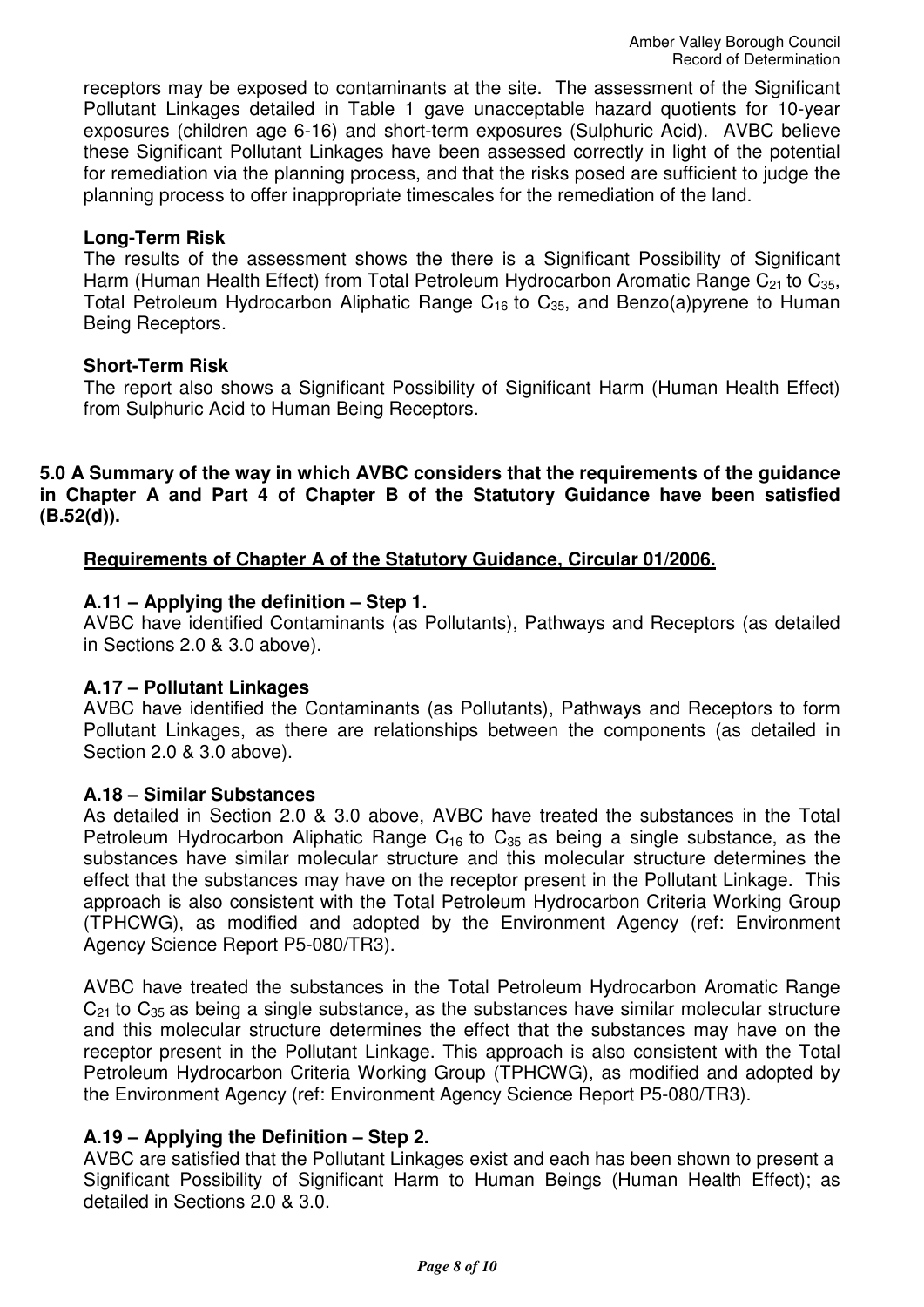## **A.20 – Significant Pollutant Linkage.**

AVBC are basing the Determination of the land as Contaminated Land on the Pollutant Linkages described in Section 2.0; therefore they are Significant Pollutant Linkages.

### **A.23 – Significant Harm**

AVBC regard the Harm to the Human Receptor to be consistent with requirements of Table A of the Statutory Guidance (Human Health Effect) and is therefore Significant.

### **A.30 – Significant Possibility**

AVBC consider that the requirements of Table B of the Statutory Guidance have been met and that 5 No. Significant Pollutant Linkages are presenting a Significant Possibility of Significant Harm (Human Health Effect).

### **Requirements of Part 4 of Chapter B of the Statutory Guidance, Circular 01/2006.**

### **Physical extent of Land**

### **B.35 – Map of Contaminated Land**

Schedule 1 Fig 1 is a Map of the land that AVBC have Determined as Contaminated Land.

### **B.36 – Review Decision of Physical Extent of Contaminated Land**

AVBC will remain prepared to review the physical extent of the Contaminated Land should any future information suggest it would be appropriate to do so.

### **Making the Determination**

### **B.38 – Grounds for the Determination**

AVBC base this Determination on the grounds that there is a Significant Possibility of Significant Harm (Human Health Effect) being caused.

#### **B.39 – Scientific and Technical Assessment**

AVBC have taken all relevant and available information into account and carried out an appropriate scientific and technical assessment of that evidence, that assessment is presented in report 6 (see Section 3.0 above).

#### **B.44 – Determining That Significant Harm Being Caused.**

AVBC have Determinand the land as Contaminated Land on the basis that it has undertaken an appropriate scientific and technical assessment of all relevant and available evidence and on the basis of that assessment is satisfied on the balance of probabilities that Significant Harm (Human Health Effect) is being caused; this process has been documented in Section 2 and 3 above.

### **B.45 - 49 – Determining That There is a Significant Possibility of Significant Harm Being Caused.**

AVBC have Determined the land to be Contaminated Land on the basis that there is a Significant Possibility of Significant Harm (Human Health Effect) being caused, as defined in Chapter A of the Statutory Guidance.

AVBC have carried out a scientific and technical assessment of the risks arising from the pollutant linkages, according to relevant, appropriate, authorities and scientifically based guidance on such risk assessments; this has culminated in report 6 (see Section 3.0 above). The assessment shows that there is a Significant Possibility of Significant Harm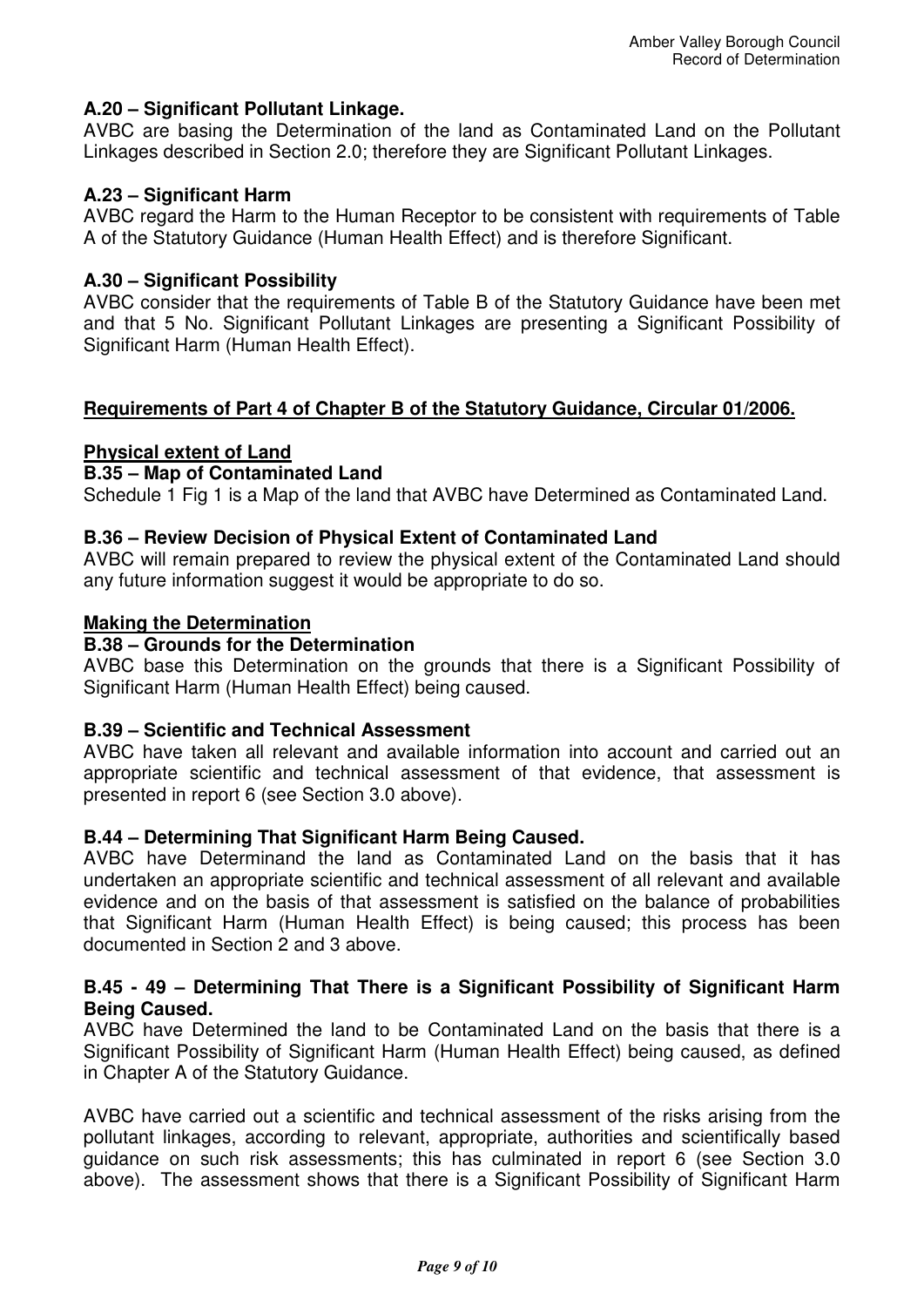(Human Health Effect) being caused; and there are no suitable and sufficient risk management arrangements in place to prevent such harm.

### **B.52 – Record of the Determination That The Land is Contaminated Land.**

AVBC have prepared this written record of the determination that Cinderhill Tar Pits is Contaminated Land. This record includes the following statutory requirements:

(a) a description of the particular significant pollutant linkage, identifying all three components of pollutant, pathway and receptor (Section 2.0, above);

(b) a summary of the evidence upon which the determination is based (Section 3.0, above);

(c) a summary of the relevant assessment of this evidence; and (Section 4.0, above);

(d) a summary of the way in which the authority considers that the requirements of the guidance in this Part and in Chapter A of the guidance have been satisfied (this Section).

#### **6.0 Summary of the Record of Determination.**

Amber Valley Borough Council makes this Determination on the grounds that Total Petroleum Hydrocarbon Aromatic Range  $C_{21}$  to  $C_{35}$ , Total Petroleum Hydrocarbon Aliphatic Range  $C_{16}$  to  $C_{35}$ , Benzo(a)pyrene and Sulphuric Acid were found to pose a Significant Possibility of Significant Harm (Human Health Effect), on Humans that have open access to the site.

Signed:  $\frac{1}{3}$  Signed:  $\frac{1}{3}$  Date: 19<sup>th</sup> February 2007

 Mr P M Carney Chief Executive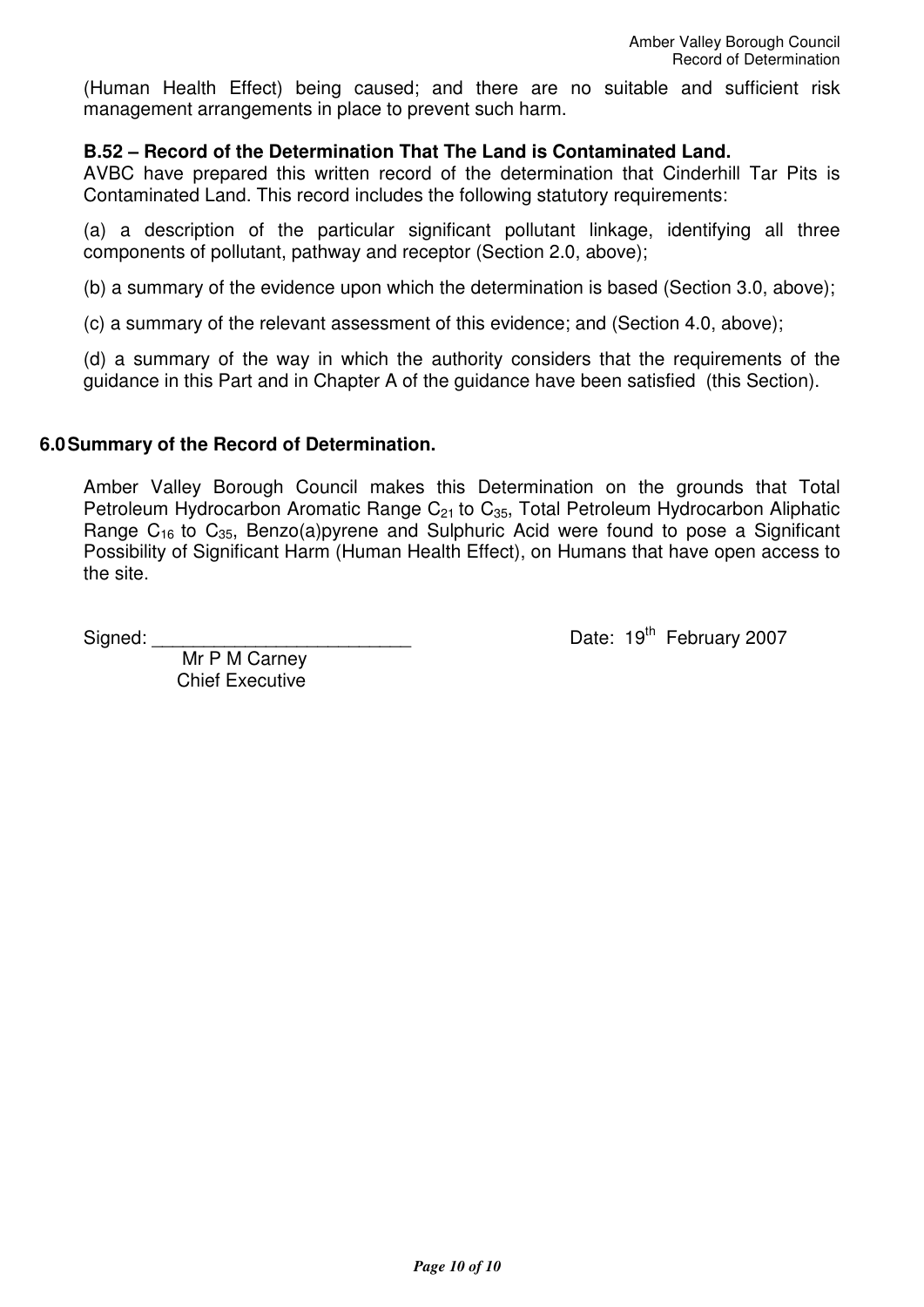